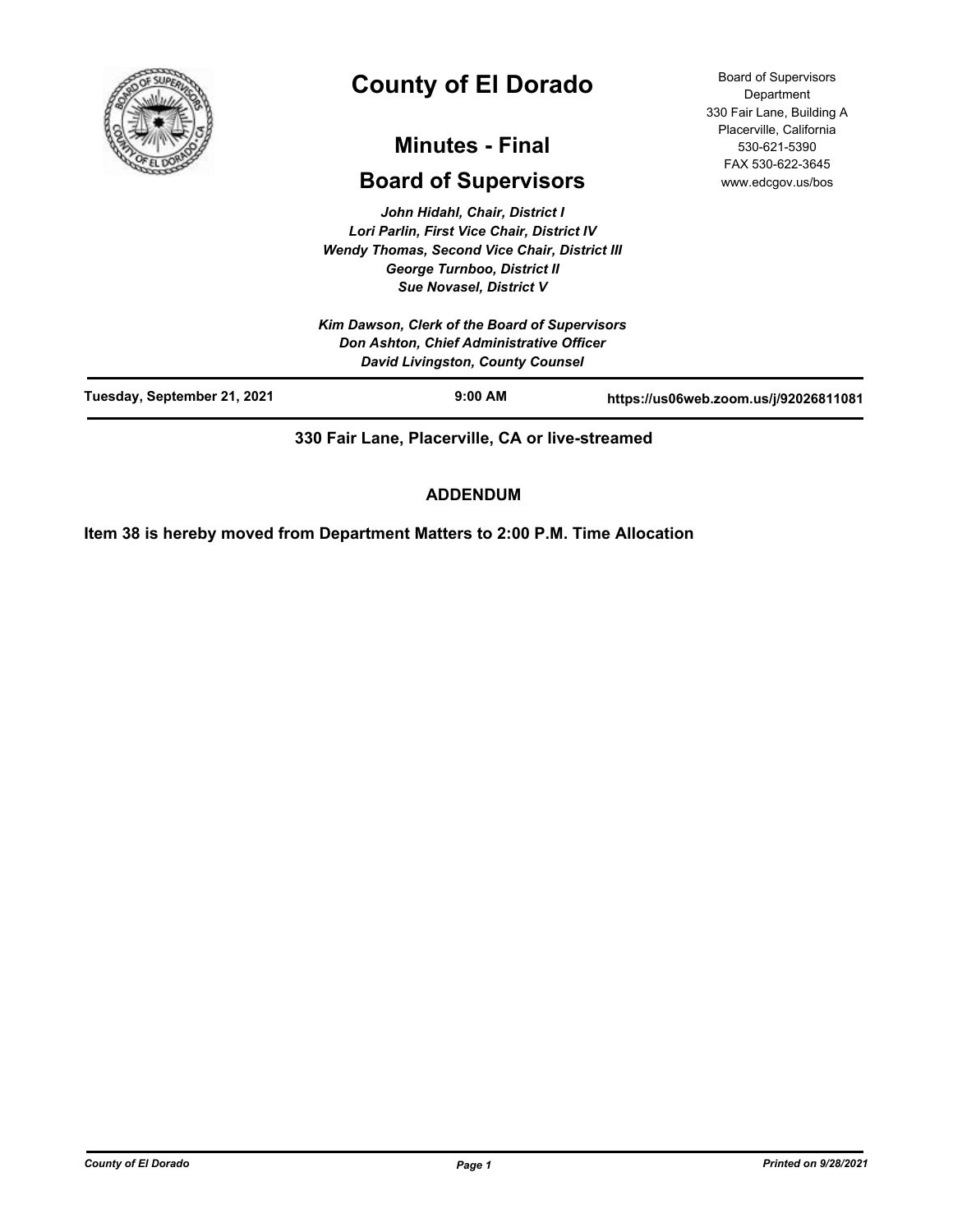**PUBLIC PARTICIPATION INSTRUCTIONS: In accordance with new guidance from the California Department of Public Health, the meeting will be open to the public. The meeting will continue to be live-streamed via Zoom and YouTube.**

**Members of the public may address the Board in-person or via Zoom to make a public comment. Seating is limited and available on a first-come, first-served basis. The public should call into 530-621-7603 or 530-621-7610. The Meeting ID is 920 2681 1081 . Please note you will not be able to join the live-stream until the posted meeting start time.**

**To observe the live stream of the Board of Supervisors meeting go to https://zoom.us/j/92026811081.**

**To observe the Board of Supervisors meetings via YouTube, click https://www.youtube.com/channel/UCUMjDk3NUltZJrpw2CL7Zkg.**

**If you are joining the meeting via zoom and wish to make a comment on an item, press the "raise a hand" button. If you are joining the meeting by phone, press \*9 to indicate a desire to make a comment. Speakers will be limited to 3 minutes.**

**By participating in this meeting, you acknowledge that you are being recorded. If you choose not to observe the Board of Supervisors meeting but wish to make a comment on a specific agenda item, please submit your comment via email by 4:00 p.m. on the Monday prior to the Board meeting. Please submit your comment to the Clerk of the Board at edc.cob@edcgov.us. Your comment will be placed into the record and forwarded to the Board of Supervisors.**

**The Clerk of the Board is here to assist you, please call 530-621-5390 if you need any assistance with the above directions to access the meeting or if you would like to participate in the meeting from a conference room at the Government Center in Bldg. A**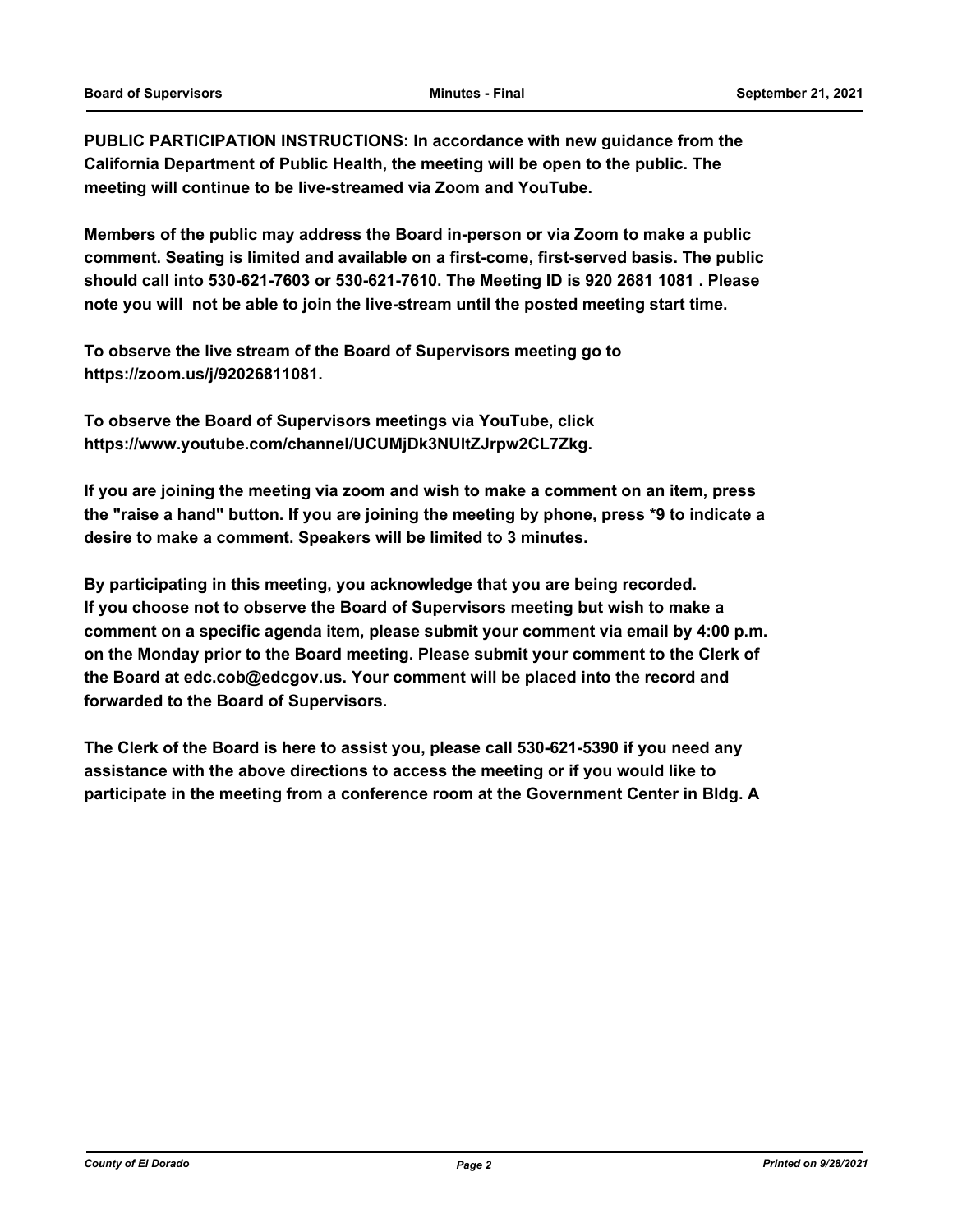## **Vision Statement**

## **Safe, healthy and vibrant communities, respecting our natural resources and historical heritage**

## **This institution is an equal opportunity provider and employer.**

Live Web Streaming and archiving of most Board of Supervisors meeting videos, all meeting agendas, supplemental materials and meeting minutes are available on the internet at: http://eldorado.legistar.com/Calendar.aspx

The County of El Dorado is committed to ensuring that persons with disabilities are provided the resources to participate in its public meetings. Please contact the office of the Clerk of the Board if you require accommodation at 530-621-5390 or via email, edc.cob@edcgov.us, preferably no less than 24 hours in advance of the meeting.

The Board of Supervisors is concerned that written information submitted to the Board the day of the Board meeting may not receive the attention it deserves. The Board Clerk cannot guarantee that any FAX, email, or mail received the day of the meeting will be delivered to the Board prior to action on the subject matter.

The Board meets simultaneously as the Board of Supervisors and the Board of Directors of the Air Quality Management District, In-Home Supportive Services, Public Housing Authority, Redevelopment Agency and other Special Districts.

For Purposes of the Brown Act § 54954.2 (a), the numbered items on this Agenda give a brief description of each item of business to be transacted or discussed. Recommendations of the staff, as shown, do not prevent the Board from taking other action.

Materials related to an item on this Agenda submitted to the Board of Supervisors after distribution of the agenda packet are available for inspection during normal business hours in the public viewing packet located in Building A, 330 Fair Lane, Placerville or in the Board Clerk's Office located at the same address. Such documents are also available on the Board of Supervisors' Meeting Agenda webpage subject to staff's ability to post the documents before the meeting.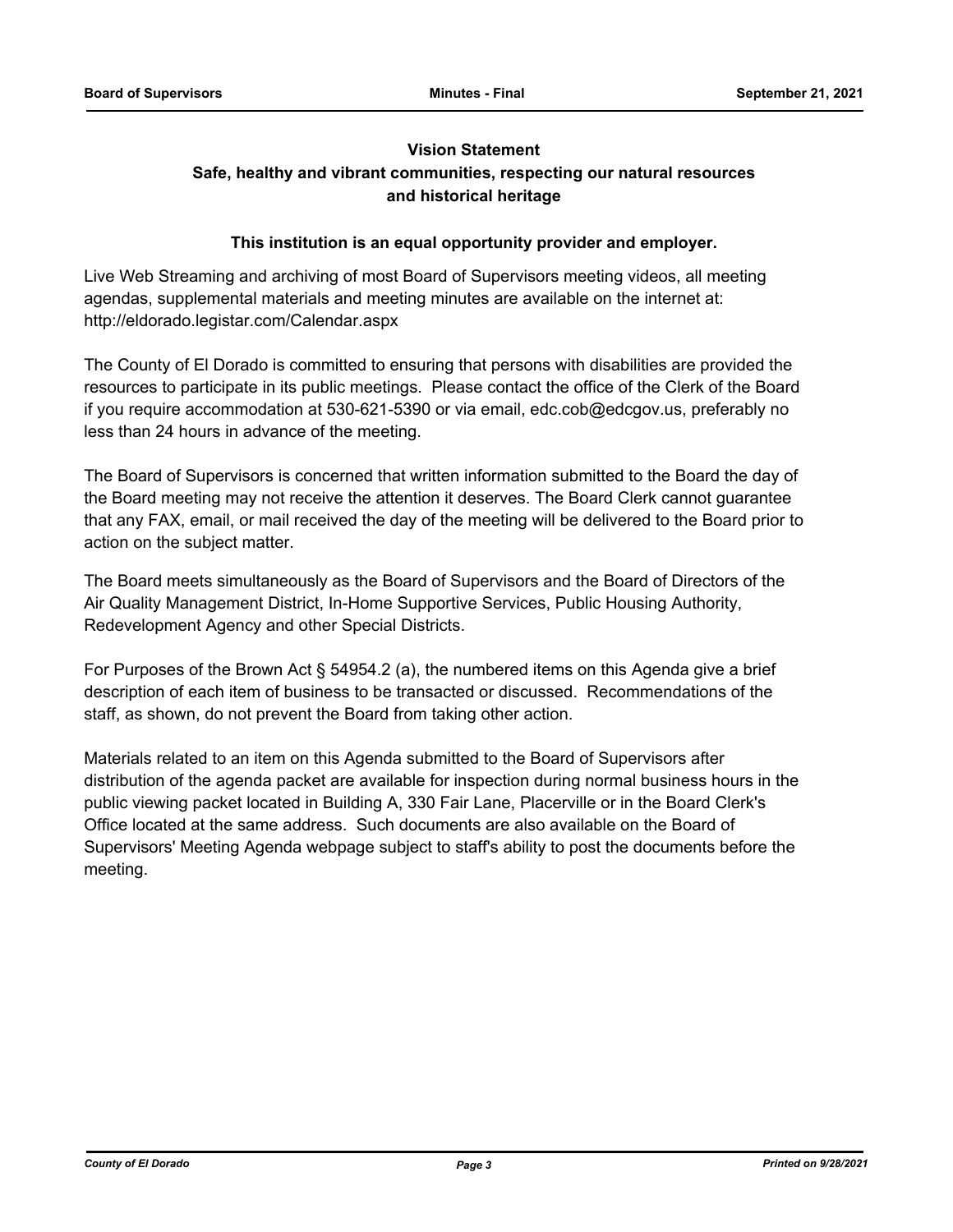## **PROTOCOLS FOR PUBLIC COMMENT**

Public comment will be received at designated periods as called by the Board Chair.

Public comment on items scheduled for Closed Session will be received before the Board recesses to Closed Session.

Except with the consent of the Board, individuals shall be allowed to speak to an item only once.

On December 5, 2017, the Board adopted the following protocol relative to public comment periods. The Board adopted minor revisions to the protocol on August 24, 2021, incorporated herein:

The Board wants all members of the public to feel welcome to speak, especially regarding controversial items. Time for public input will be provided at every Board of Supervisors meeting. Individuals will have three minutes to address the Board. If the three minutes are exceeded the speaker's microphone will be muted. Applause or other outbursts are not allowed in the Board Chambers.

During noticed public hearings only, individuals authorized by organizations to speak to organizational positions may request additional time, up to five minutes.

Public comment on certain agenda items designated and approved by the Board may be treated differently within specific time limits per speaker or a limit on the total amount of time designated for public comment. It is the intent of the Board that quasi-jurisdictional matters have additional flexibility depending on the nature of the issue.The Board Chair may limit public comment during Open Forum.

Individual Board members may ask clarifying questions but will not engage in substantive dialogue with persons providing input to the Board.

If a person providing input to the Board creates a disruption by refusing to follow Board guidelines, the Board Chair may take the following actions:

Step 1. Request the person adhere to Board guidelines. If the person refuses, the Board Chair may turn off the speaker's microphone.

Step 2. If the disruption continues, the Board Chair may order a recess of the Board meeting. Step 3. If the disruption continues, the Board Chair may order the removal of the person from the Board meeting.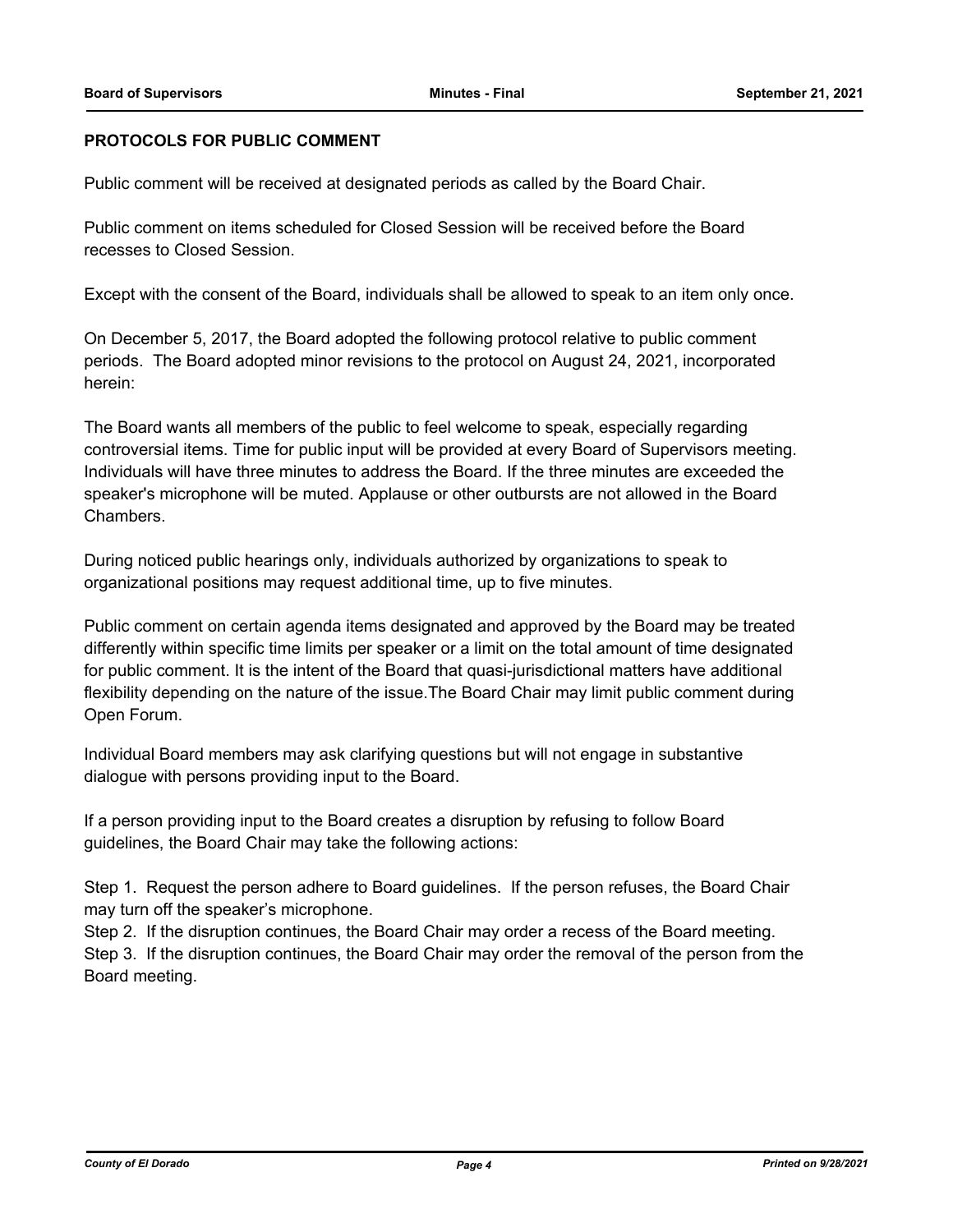#### **9:00 A.M. - CALLED TO ORDER**

Present: 5- Supervisor Novasel, Supervisor Hidahl, Supervisor Parlin, Supervisor Thomas and Supervisor Turnboo

#### **INVOCATION AND PLEDGE OF ALLEGIANCE TO THE FLAG**

**Chaplain Betsy Vanderpool of the Sierra Chaplaincy gave the Invocation.**

**Supervisor Parlin led the Pledge of Allegiance to the Flag.**

#### **ADOPTION OF THE AGENDA AND APPROVAL OF CONSENT CALENDAR**

*Public Comment: J. Harn, J. Gainsbourgh, K. Payne, R. Michelson, K. Greenwood*

**A motion was made by Supervisor Parlin, seconded by Supervisor Thomas to Adopt the Agenda and Approve the Consent Calendar with the following changes: Pull item 13 for discussion. Continue items 43 and 45 to September 28, 2021.**

**Yes:** 5 - Novasel, Hidahl, Parlin, Thomas and Turnboo

The Board may make any necessary additions, deletions or corrections to the agenda including moving items to or from the Consent Calendar and adopt the agenda and the Consent Calendar with one single vote. A Board member may request an item be removed from the Consent Calendar for discussion and separate Board action. At the appropriate time as called by the Board Chair, members of the public may make a comment on matters on the Consent Calendar prior to Board action.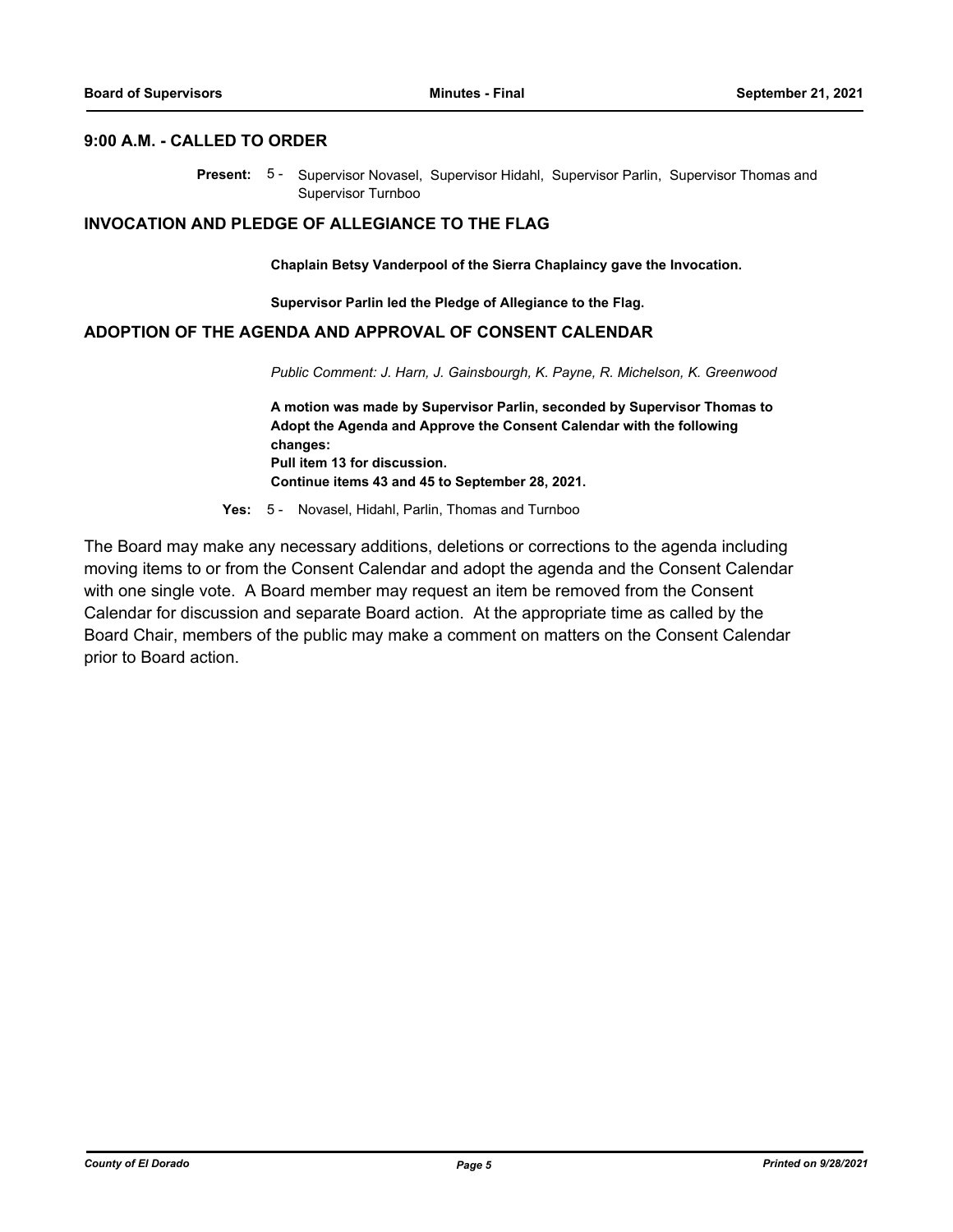#### **CONSENT CALENDAR**

**1.** [21-1484](http://eldorado.legistar.com/gateway.aspx?m=l&id=/matter.aspx?key=30379) Clerk of the Board recommending the Board Approve the minutes from the regular meeting on August 31, 2021 and the special meeting on September 10, 2021.

**This matter was Approved on the Consent Calendar.**

#### **GENERAL GOVERNMENT - CONSENT ITEMS**

**2. 21-1415** Chief Administrative Office recommending the Board of Supervisors find that a Local Health Emergency continues to exist in El Dorado County as a result of the Caldor Fire.

#### **FUNDING:** N/A

**This matter was Approved on the Consent Calendar.**

**3.** [21-1480](http://eldorado.legistar.com/gateway.aspx?m=l&id=/matter.aspx?key=30375) Chief Administrative Office recommending the Board order the Auditor-Controller to disburse \$82,901.79 to the El Dorado Hills Community Services District from its park and recreation development impact mitigation fee account for fee program administration and expenditures related to the Kalithea Park, Bass Lake Community Park, Valley View Village Park, Saratoga Village Park, and Heritage Village Park, which will expand the District's capabilities to serve new development that has occurred within the District.

**FUNDING:** Development Impact Fees.

**This matter was Approved on the Consent Calendar.**

**4.** [21-1495](http://eldorado.legistar.com/gateway.aspx?m=l&id=/matter.aspx?key=30390) Chief Administrative Office recommending the Board appoint Supervisor Parlin and Supervisor Thomas to an Ad Hoc Committee to participate in revising the County's Ranch Marketing Ordinance.

## **FUNDING:** N/A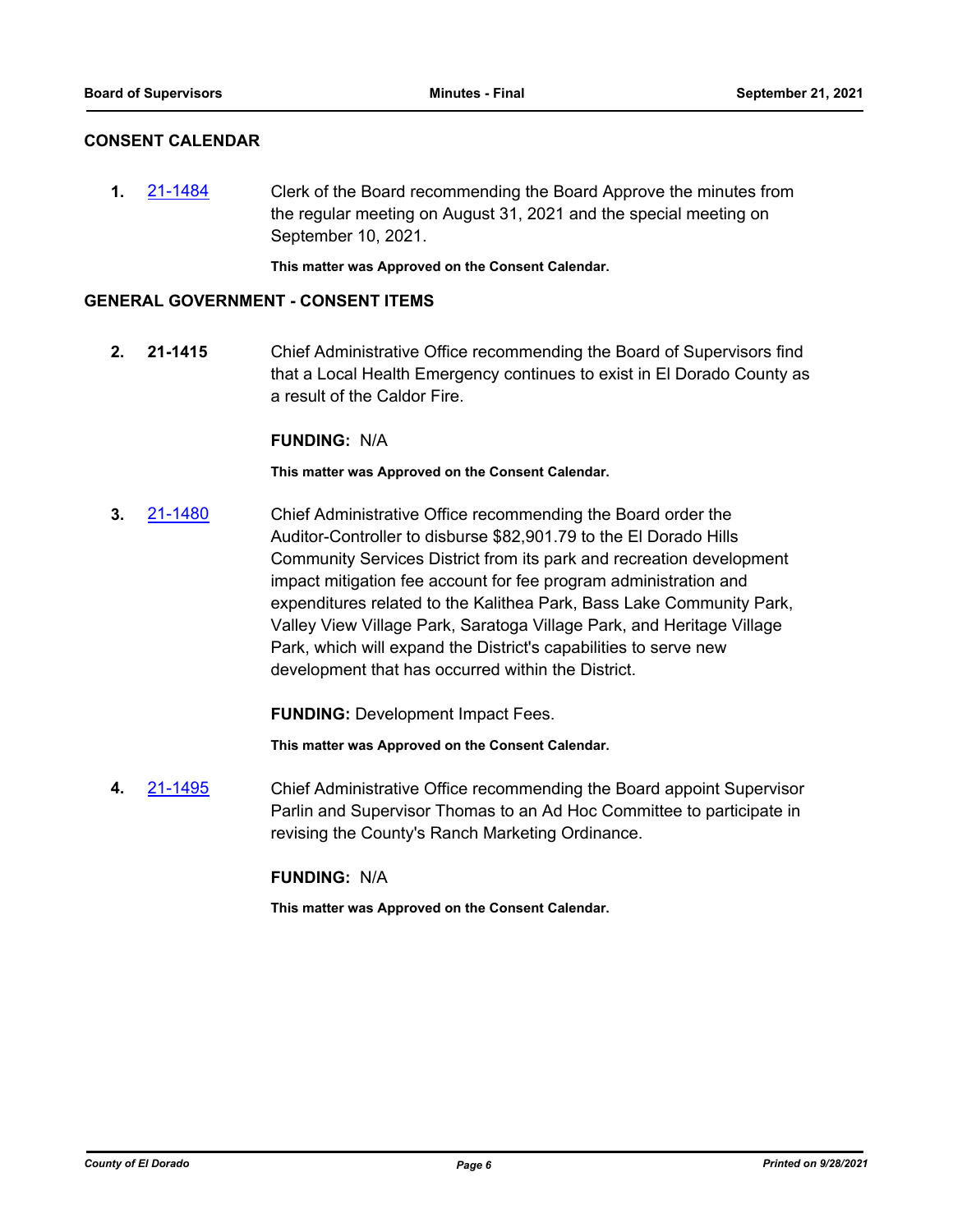**5.** [21-1449](http://eldorado.legistar.com/gateway.aspx?m=l&id=/matter.aspx?key=30344) Chief Administrative Office, Parks Division, recommending the Board authorize:

> 1) Approve and authorize the Chair to execute the grant deed for the transfer of County-owned property known as Bennett Park located at 561 Canal Street, Placerville, CA 95667, to the El Dorado County Union High School District (4/5 vote required); and

> 2) Authorize the termination of the existing Agreement for Maintenance and Operation of Bennett Park between the County and the school district effective upon execution of the Grant Deed.

#### **FUNDING**: N/A

**This matter was Approved on the Consent Calendar.**

- **6.** [21-1452](http://eldorado.legistar.com/gateway.aspx?m=l&id=/matter.aspx?key=30347) Chief Administrative Office, Parks Division, recommending the Board approve and authorize the Parks Manager to sign the attached Grant Contract with the State of California Department of Parks and Recreation for the following 2018 Parks Bond Act Per Capita Grant Program projects:
	- 1) \$300,000 Restroom replacement at Forebay Community Park;
	- 2) \$50,000 Playground at the Rail Park; and
	- 3) \$50,000 Dog Park adjacent to the El Dorado Trail.

**FUNDING**: California Department of Parks and Recreation Prop 68 Per Capita Funding (94%) and General Fund (6%).

**This matter was Approved on the Consent Calendar.**

**7.** [21-1468](http://eldorado.legistar.com/gateway.aspx?m=l&id=/matter.aspx?key=30363) Chief Administrative Office, Procurement and Contracts Division, recommending the Board consider the following:

> 1) Waive the competitive bidding requirements and extend the current Countywide office supply purchase contract with Sierra Office Systems & Products Inc. as authorized by Ordinance Section 3.12.160 (F), finding that the extension is necessary to avoid an interruption of County business;

> 2) Extend the current office supply purchase contract 2042 for an additional one year or until a new competitive solicitation process is completed and a new office supply purchase contract is awarded; and 3) Authorize the Purchasing Agent to increase the purchase contract on an "as needed" basis as long as funding is available within the requesting departments' budgets.

#### **FUNDING:** N/A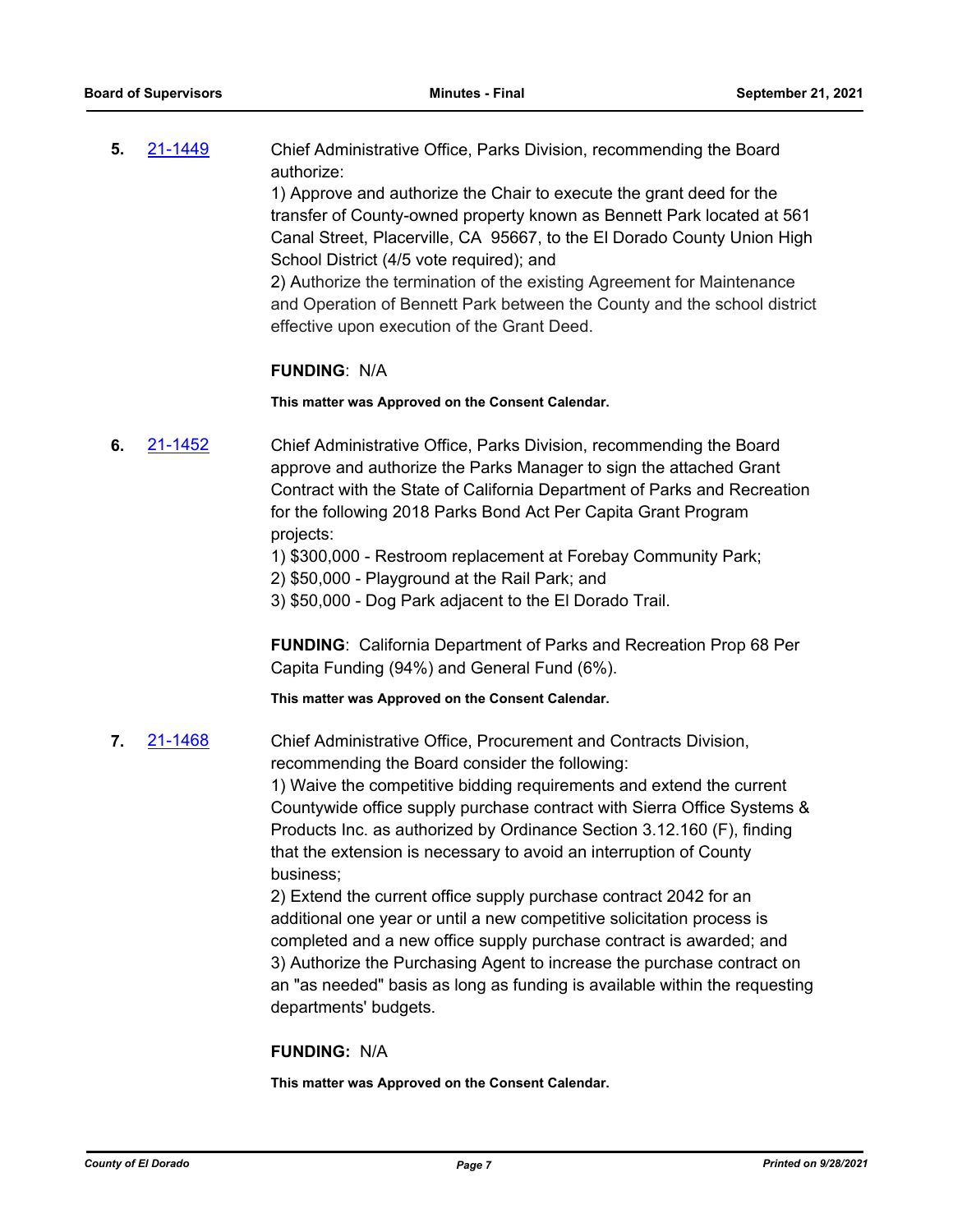**8.** [21-1370](http://eldorado.legistar.com/gateway.aspx?m=l&id=/matter.aspx?key=30265) Chief Administrative Office, Procurement and Contracts Division, presenting a list of County surplus property and recommending the Board so declare and authorize disposal of same in accordance with the procedures outlined in the County's Purchasing Ordinance, Chapter 3.12 and Section 3.12.220 thereof.

**FUNDING:** Various.

**This matter was Approved on the Consent Calendar.**

**9.** [21-1409](http://eldorado.legistar.com/gateway.aspx?m=l&id=/matter.aspx?key=30304) Clerk of the Board, based upon the recommendation of the In-Home Supportive Services (IHSS) Advisory Committee, recommending the Board make the following appointment to the IHSS Advisory Committee: Reappoint Brian Lordson, Community Representative, Term Expiration 09/21/2023.

#### **FUNDING:** N/A

**This matter was Approved on the Consent Calendar.**

**10.** [21-1460](http://eldorado.legistar.com/gateway.aspx?m=l&id=/matter.aspx?key=30355) Clerk of the Board, based upon the recommendation of the Building Industry Advisory Committee, recommending the Board: Reappoint Jeff Short, El Dorado County North State Building Industry, Member, Term Expiration 01/01/2024.

#### **FUNDING**: N/A

**This matter was Approved on the Consent Calendar.**

**11.** [21-1404](http://eldorado.legistar.com/gateway.aspx?m=l&id=/matter.aspx?key=30299) Election Department recommending the Board adopt and authorize the Chair to sign Resolution **117-2021** consolidating local jurisdiction elections with the upcoming November 2, 2021 Consolidated Districts Election.

**FUNDING:** Districts will be billed for their portion of the elections cost.

**Resolution 117-2021 was Adopted upon Approval of the Consent Calendar.**

**12.** [21-1380](http://eldorado.legistar.com/gateway.aspx?m=l&id=/matter.aspx?key=30275) Information Technologies Department recommending the Board authorize and approve the continued use of Contract 191-S1511 (375) with Pacific Bell dba AT&T for CalNet telecom and network services through 12/31/2021 under cooperative state agreements C3-A-12-10TS-01 and C3-B-12-10-TS-01, and increase compensation by \$10,000, for a new total amount of \$57,577.60.

**FUNDING:** General Fund.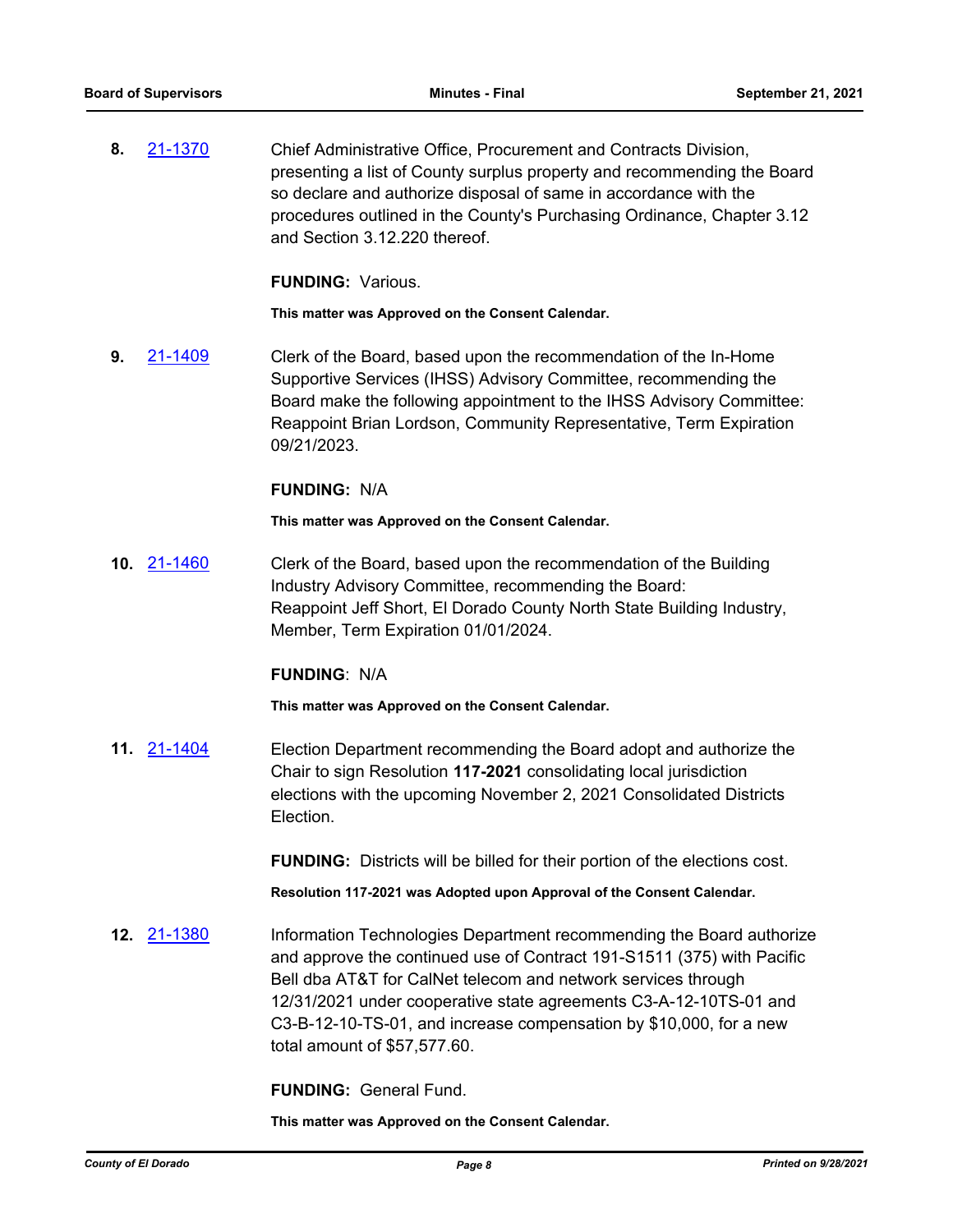**13.** [21-1507](http://eldorado.legistar.com/gateway.aspx?m=l&id=/matter.aspx?key=30402) Supervisor Parlin recommending the Board accept the resignation of James Williams from the El Dorado County Planning Commission, District IV.

#### **FUNDING:** N/A

*Public Comment: R. Michelson, K. Greenwood*

**A motion was made by Supervisor Parlin, seconded by Supervisor Novasel to Approve this matter and to include Commissioner Williams term to end on September 28, 2021.** 

**Supervisor Parlin made the following statement: Thank you to James Williams for his 6 years of service on the Planning Commission. His caring and passionate approach to working with applicants, staff, and the public are commendable and appreciated. His integrity and attention to detail have led him to become an effective leader on the Planning Commission and he will be sorely missed. James has been wanting to step down for almost a year, but was gracious enough to stay so that I had ample time to find a replacement. I wish him the best as he takes this time to step away from public service to focus on his business and family.**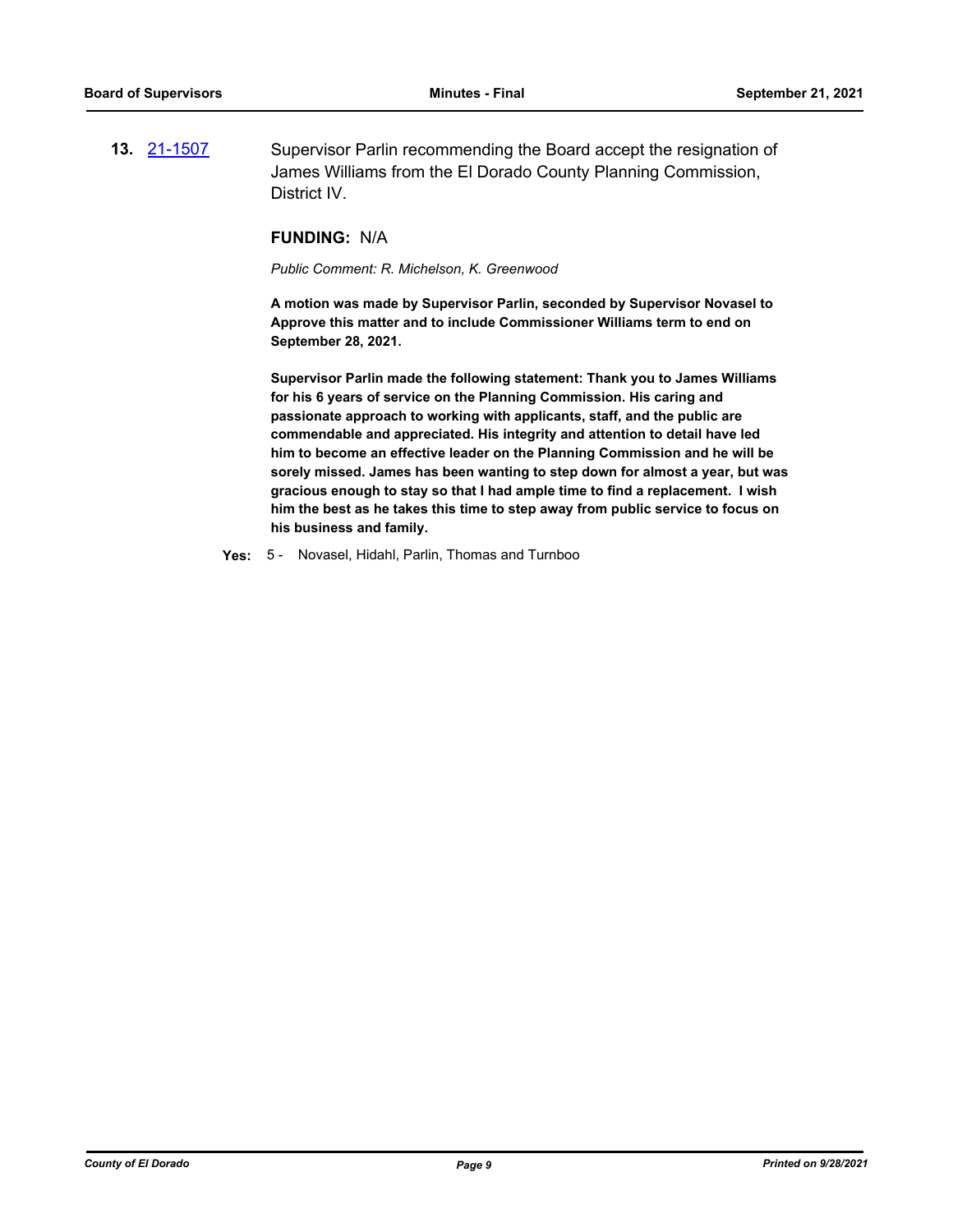## **HEALTH AND HUMAN SERVICES - CONSENT ITEMS**

**14.** [21-1191](http://eldorado.legistar.com/gateway.aspx?m=l&id=/matter.aspx?key=30086) Health and Human Services Agency (HHSA) recommending the Board: 1) Make findings in accordance with County Ordinance 3.13.030 (C) that due to limited timeframes, temporary or occasional nature, or schedule for the project or scope of work, the ongoing aggregate of work to be performed is not sufficient to warrant addition of permanent staff for Funding Agreement 4244 with The Center for Common Concerns, Inc. (DBA HomeBase), for the provision of a Strategic Planning Document and second-year Implementation Plan to the El Dorado Opportunity Knocks Continuum of Care;

> 2) Approve and authorize the Chair to sign Amendment 2 to Funding Agreement 4244 with HomeBase, with no change to the maximum obligation of \$55,000, and extending the term for an additional year, through October 21, 2022; and

3) Authorize the HHSA Director, or designee, to execute further documents relating to Agreement 4244, including amendments that do not increase the maximum obligation or term of the Agreement, contingent upon approval by County Counsel and Risk Management.

**FUNDING:** 100% California Emergency Solutions and Housing Program Grant funding.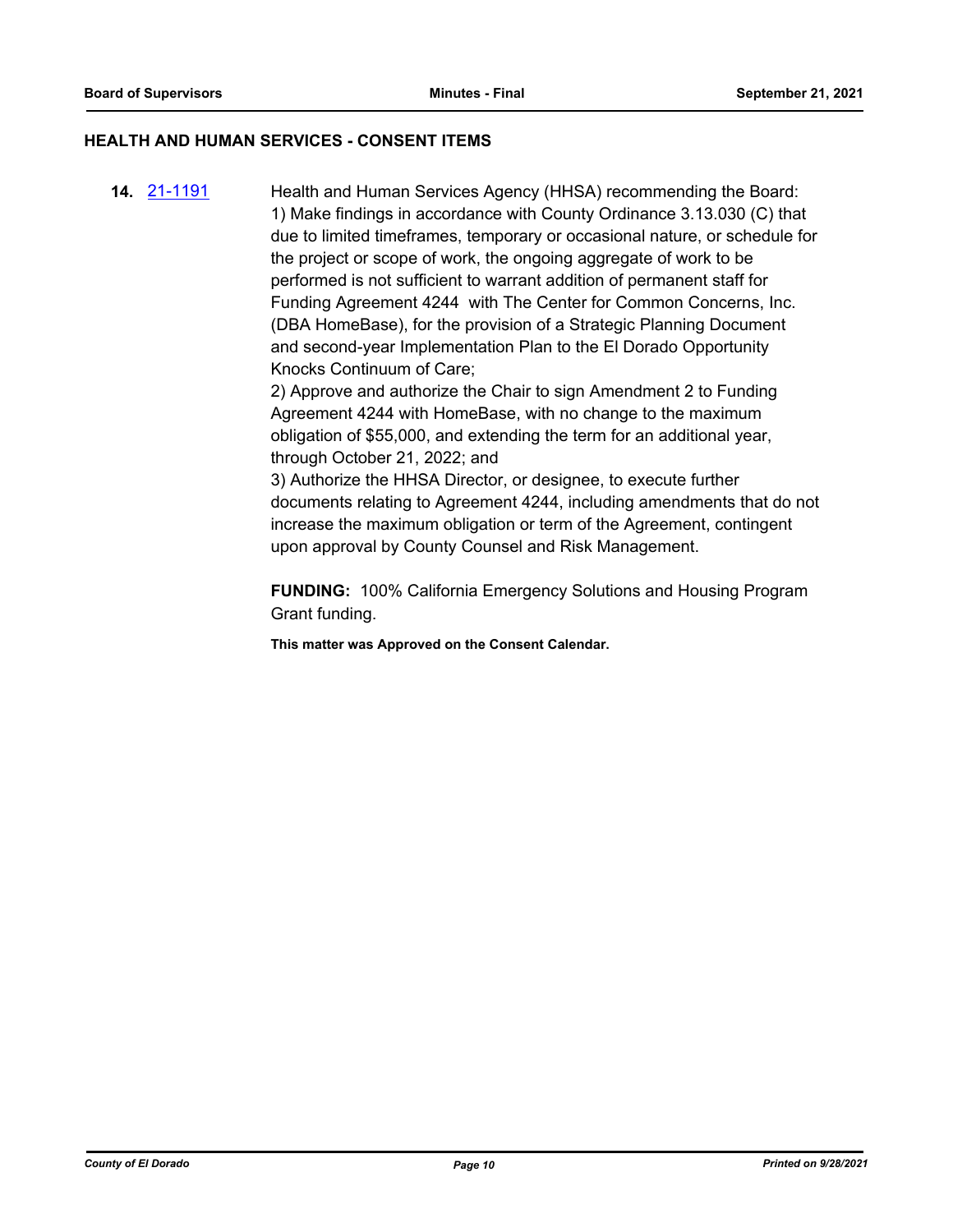**15.** [21-1360](http://eldorado.legistar.com/gateway.aspx?m=l&id=/matter.aspx?key=30255) Health and Human Services Agency (HHSA) recommending the Board: 1) Accept funding from the California Department of Health Care Services up to the maximum amount of \$38,574,276 for the provision of Drug Medi-Cal Organized Delivery System services for a retroactive term covering the period of July 1, 2021 through June 30, 2024; 2) Authorize the Chair to sign California Department of Health Care Services funding Agreement 21-10027, Fenix 5929, and associated documents, contingent upon approval by County Counsel and Risk Management;

3) Authorize the HHSA Director to execute any additional documents or amendments related to Agreement 21-10027, Fenix 5929, that do not increase the maximum amount or term of the agreement, contingent upon approval by County Counsel and Risk Management; and 4) Authorize the HHSA Director, Chief Assistant Director, or Agency Chief Fiscal Officer to administer any subsequent administrative documents relating to said funding, including required fiscal and programmatic reports.

**FUNDING:** Federal Medi-Cal, with match funding from State General Fund and 2011 Behavioral Health Realignment.

**This matter was Approved on the Consent Calendar.**

**16.** [21-1321](http://eldorado.legistar.com/gateway.aspx?m=l&id=/matter.aspx?key=30216) Health and Human Services Agency (HHSA) recommending the Board: 1) Approve and authorize the Chair to sign non-financial Standard Agreement 21-5012 (County Agreement 5870) with the California Department of Social Services, with a retroactive effective date of July 1, 2021 through June 30, 2024; and 2) Authorize the HHSA Director, or designee, to execute further documents relating to Standard Agreement 21-5012, contingent upon approval by County Counsel and Risk Management, provided that the amendments do not change the term; and to continue to administer Agreement 21-5012 and execute any subsequent documents relating to said Agreement, including programmatic reports.

**FUNDING:** There is no funding included in this Agreement.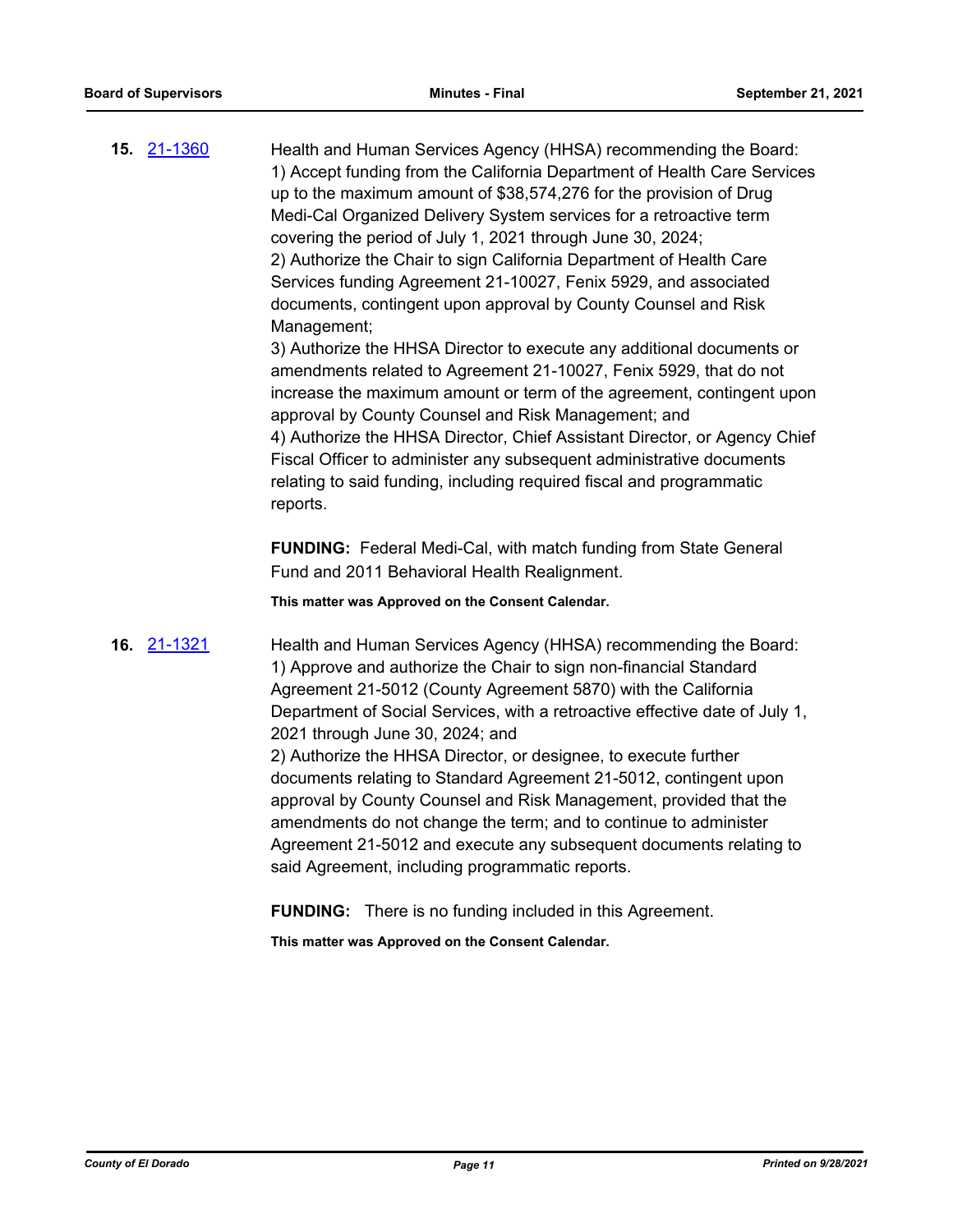**17.** [21-1230](http://eldorado.legistar.com/gateway.aspx?m=l&id=/matter.aspx?key=30125) Health and Human Services Agency recommending the Board: 1) Approve and authorize the Chair to sign Memorandum of Understanding (MOU) 5650 with El Dorado County Office of Education for the provision of the Foster Youth Services Coordinating Program, with a term effective upon execution for the period of September 25, 2021 through August 31, 2024. In accordance with the State guidelines, the maximum obligation of this MOU is dependent on the number of clients served so there is no amount listed in the Agreement; however, HHSA has budgeted \$100,000 for Fiscal Year 2021-22 to ensure sufficient appropriations for this MOU; and 2) Authorize the Director of Health and Human Services, or designee, to execute further documents relating to MOU 5650, contingent upon approval by County Counsel and Risk Management, including amendments which do not increase the maximum dollar amount or term of

**FUNDING:** Federal Funding (Title IV-E).

the MOU.

**This matter was Approved on the Consent Calendar.**

**18.** [21-0552](http://eldorado.legistar.com/gateway.aspx?m=l&id=/matter.aspx?key=29448) Health and Human Services Agency (HHSA) recommending the Board: 1) Make findings in accordance with County Ordinance 3.13.030 that it is appropriate to contract with Nelson S. Jacinto, doing business as Grace Home II, for the provision of licensed residential care facility services for the elderly under Agreement 5621 because there are specialty skills, qualifications, and equipment not expressly identified in County classifications involved in the performance of the work; 2) Approve and authorize the Chair to sign Agreement for Services 5621 with Nelson S. Jacinto, doing business as Grace Home II, in the amount of \$600,000, for the term of October 1, 2021 through September 30, 2024; and

> 3) Authorize the HHSA Director, or designee, to execute further documents relating to Agreement for Services 5621, contingent upon approval by County Counsel and Risk Management, including amendments which do not increase the maximum dollar amount or term of the Agreement.

**FUNDING:** 100% State Funding: 50% Mental Health Services Act, 50% Realignment.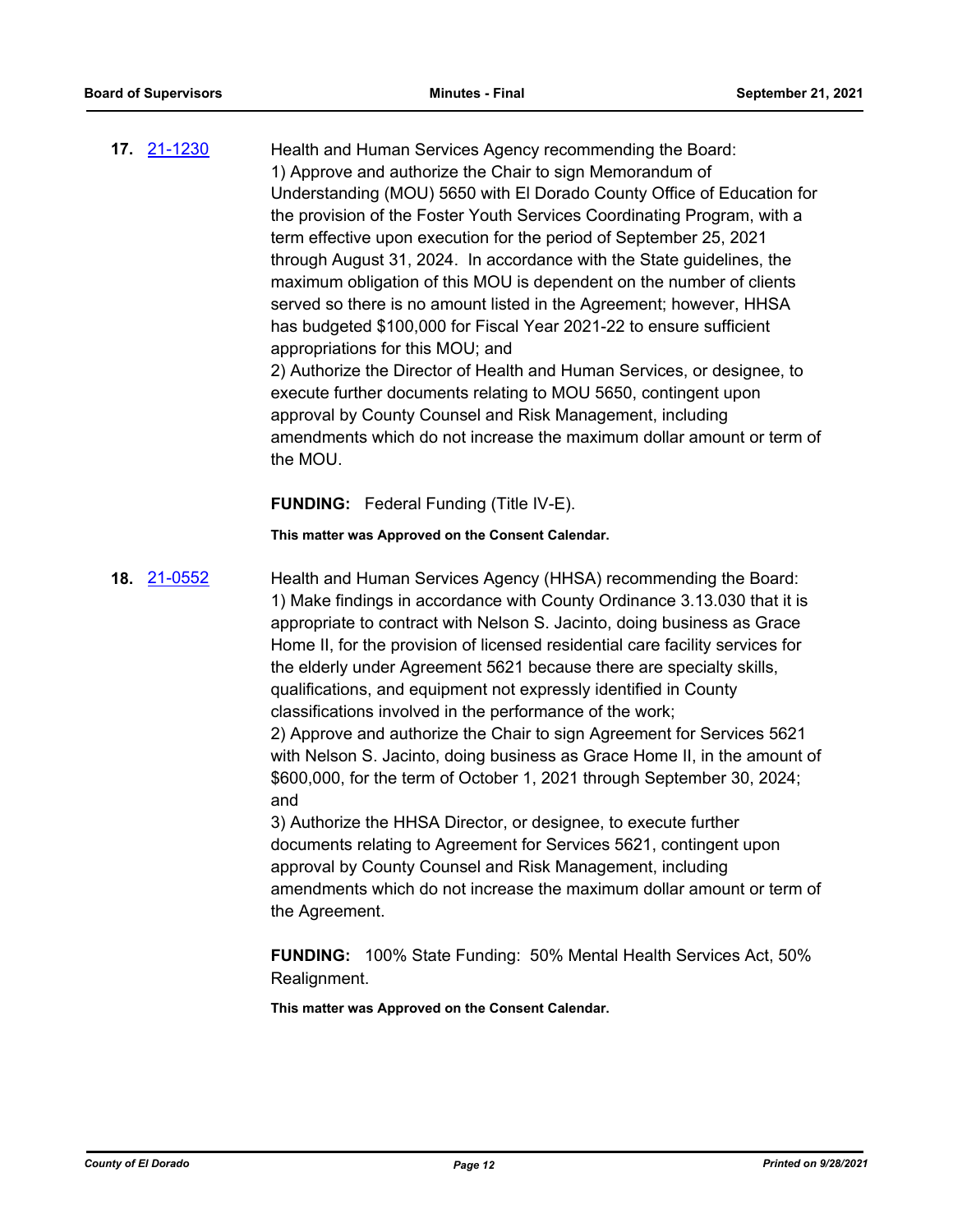**19.** [21-1159](http://eldorado.legistar.com/gateway.aspx?m=l&id=/matter.aspx?key=30054) Health and Human Services Agency (HHSA) recommending the Board: 1) Make findings in accordance with County Ordinance 3.13.030 that it is appropriate to contract with Patagonia Health, Inc. for services provided under Amendment I to Agreement 407 (209-S1711) for the provision of Electronic Patient Health Record and Medical Billing software because "(B) "Specialty skills and qualifications not expressly identified in classifications are involved in the performance of the work;" 2) Approve and authorize the Chair to sign Amendment I to Agreement for Services 407 (209-S1711) with Patagonia Health, Inc., in the amount of \$150,000, for a new Maximum Obligation of \$465,475, with no change to the term of the Agreement; and 3) Authorize the Director of HHSA, or designee, to execute further documents relating to Agreement 407 (209-S1711), contingent upon approval by County Counsel and Risk Management, including amendments which do not increase the maximum dollar amount or term of

> **FUNDING:** 100% Federal (Epidemiology and Laboratory Capacity for Prevention and Control of Emerging Infectious Diseases Enhancing Detection Grant).

**This matter was Approved on the Consent Calendar.**

the Agreement.

**20.** [21-1429](http://eldorado.legistar.com/gateway.aspx?m=l&id=/matter.aspx?key=30324) Health and Human Services Agency (HHSA) recommending the Board approve and authorize the Chair and the Director of HHSA to sign the revised Certification of Assurance of Compliance, a form required for submission of a grant application, pertaining to the Request for Applications issued by the California Governor's Office of Emergency Services for the County Victim Services Program for Fiscal Years 2021-22 and 2022-23, for an estimated grant funding amount of \$159,395.

> **FUNDING:** 64% Victims of Crime Act federal funds and 36% State funds.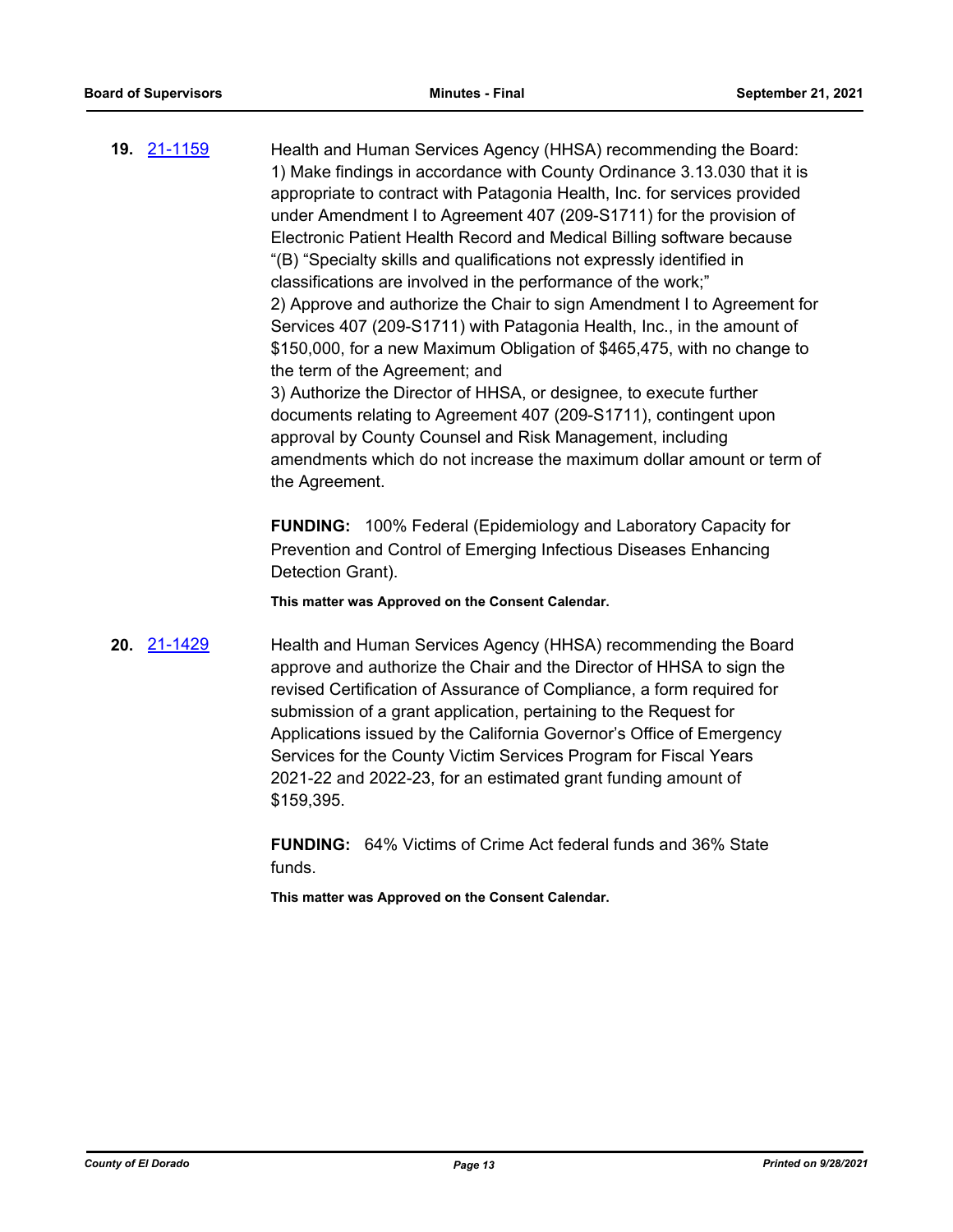**21.** [21-0333](http://eldorado.legistar.com/gateway.aspx?m=l&id=/matter.aspx?key=29229) Health and Human Services Agency (HHSA) recommending the Board: 1) Make findings in accordance with County Ordinance 3.13.030 that it is appropriate to contract with Sutter Valley Hospitals doing business as Sutter Center for Psychiatry, for the provision of inpatient acute mental health treatment, under Agreement 5445 because (B) "Specialty skills and qualifications not expressly identified in County classifications are involved in the performance of the work;" 2) Approve and authorize the Chair to sign Agreement for Services 5445 with Sutter Valley Hospitals doing business as Sutter Center for Psychiatry, for the term of October 1, 2021 through September 30, 2026, with a maximum contractual obligation of \$750,000; and 3) Authorize the HHSA Director, or designee, to execute further documents relating to Agreement for Services 5445, contingent upon approval by County Counsel and Risk Management, including amendments which do not increase the maximum dollar amount or term of the Agreement.

**FUNDING:** 100% Mental Health Realignment.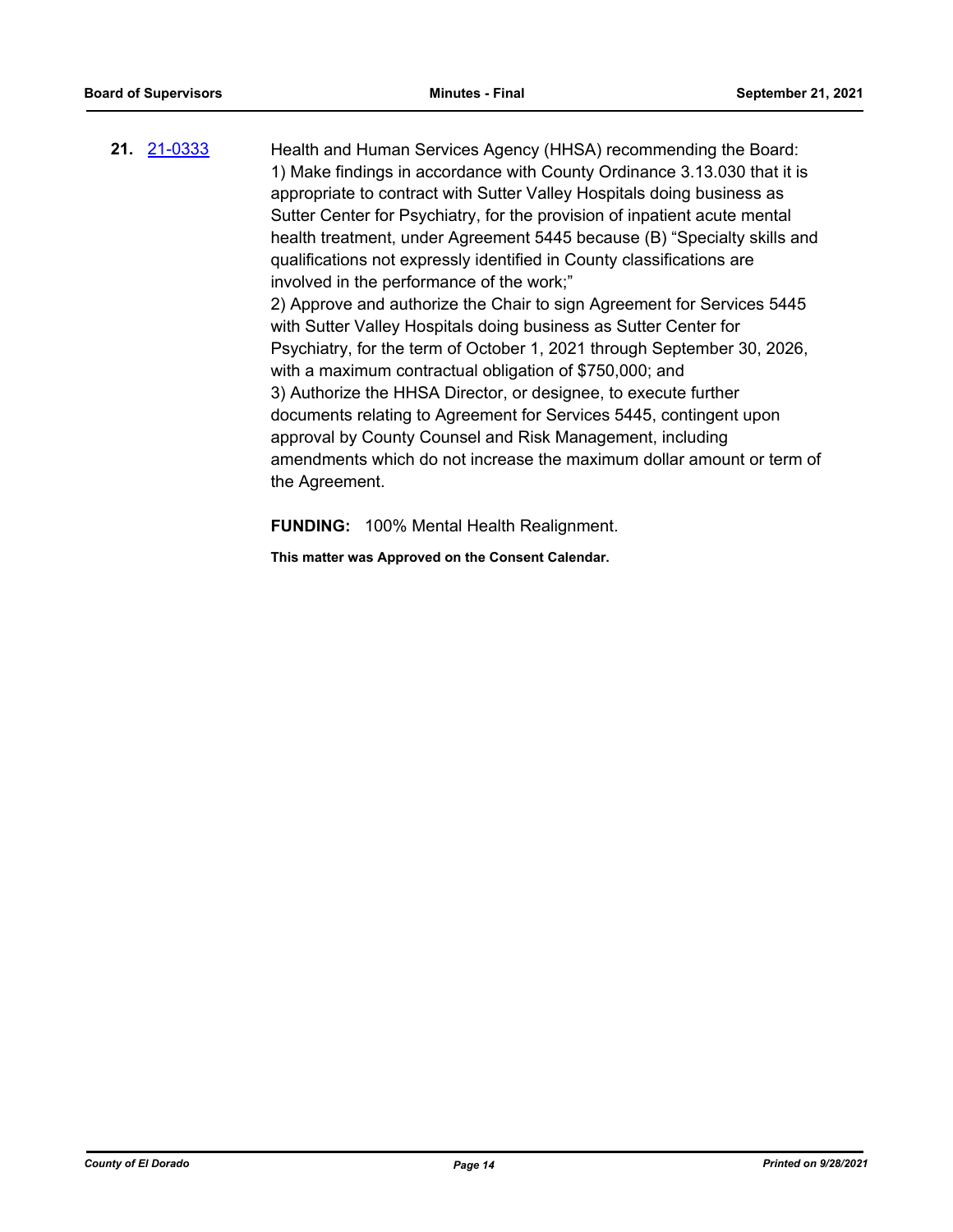**22.** [21-1407](http://eldorado.legistar.com/gateway.aspx?m=l&id=/matter.aspx?key=30302) Health and Human Services Agency (HHSA) recommending the Board, acting as the governing body for the Public Housing Authority,: 1) Award Request for Proposals (RFP) 21-918-009, to the successful and sole proposer, Mercy Housing California, to provide dedicated permanent housing units for veterans of the United States Armed Forces transitioning out of homelessness; and 2) Authorize HHSA to negotiate two agreements for Project Based Veterans Affairs Supportive Housing (VASH) Vouchers awarded through this RFP: A) An "Agreement to Enter into a Housing Assistance Payment" contract for five (5) new construction units subsidized by VASH, consistent with US

Department of Housing and Urban Development requirements; and B) A "Housing Assistance Payment" contract for the five (5) new construction units subsidized by VASH, contingent upon completion of the contracted units and acceptance of the Public Housing Authority of the units, indicating the units have been completed in accordance with the agreement and all evidence of completion has been submitted.

**FUNDING:** US Department of Housing and Urban Development provides funding for housing vouchers through multiple programs including Veterans Affairs Supportive Housing (VASH) Vouchers. The Vouchers act as subsidies for rent costs, supplementing the difference between a qualifying individual's income and established fair market rents for the units.

**This matter was Approved on the Consent Calendar.**

**23.** [21-1269](http://eldorado.legistar.com/gateway.aspx?m=l&id=/matter.aspx?key=30164) Library Department recommending the Board approve the donation of security fencing located on the Sacramento-Placerville Transportation Corridor in El Dorado to prevent vandalism of the equipment used for the County Museum railroad program

**FUNDING:** Donation of security fencing and lighting by private donors.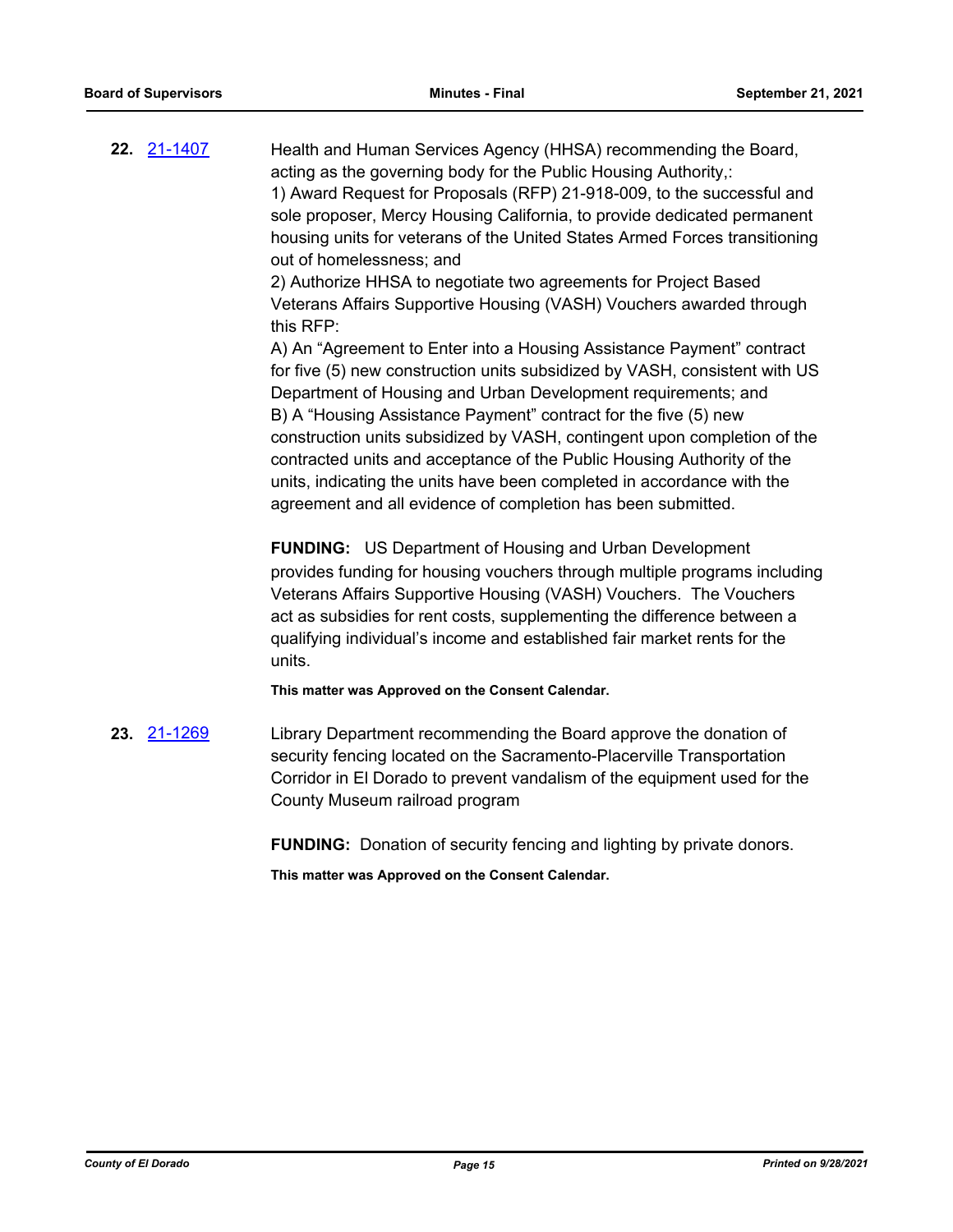#### **LAND USE AND DEVELOPMENT - CONSENT ITEMS**

**24.** [21-1310](http://eldorado.legistar.com/gateway.aspx?m=l&id=/matter.aspx?key=30205) Department of Transportation recommending the Board consider the following for acquiring right of way for the Pony Express (Class 2 and Sidewalk), Capital Improvement Program Project number 97019 / 36109010:

> 1) Approve and authorize the Chair to sign the Acquisition Agreement for Public Purposes and the Certificates of Acceptance accepting Grant Deeds, Slope and Drainage Easements, and Public Utility Easements with Evan E. Bell and Lois E. Bell, Trustees, Bell Family Trust under agreement dated March 22, 2004, for Assessor's Parcel Numbers 009-180-008 and 009-180-013. The Fee and Easement acquisitions provide right-of-way necessary to construct the Project, at a cost of \$28,400;

> 2) Approve and authorize the Chair to sign the Certificates of Acceptance accepting the Easements from seller;

> 3) Authorize the Department of Transportation Director, or designee, to execute the escrow instructions and any other related escrow documents pertaining to the transaction, including payment of title and escrow fees, which are estimated to be \$2,500; and

4) Authorize the Department of Transportation Director, or designee, to extend the date of closure of escrow upon mutual agreement of both parties, if necessary.

**FUNDING:** Active Transportation Program (ATP) (69.2%), Congestion Mitigation and Air Quality Program (24.5%), Transportation Development Act (3.9%), and Road Fund (2.4%). (Local, State, and Federal Funds).

**This matter was Approved on the Consent Calendar.**

**25.** [21-1320](http://eldorado.legistar.com/gateway.aspx?m=l&id=/matter.aspx?key=30215) Department of Transportation recommending the Board approve and authorize the Chair to sign the Notice of Deed Restriction and Covenant to Indemnify the County of El Dorado for Variance 20-0004 for APN 033-565-007, which is located in the Mountain View Estates Subdivision and adjoins Forest Mountain Drive, a County maintained road.

**FUNDING:** Fees paid by applicant.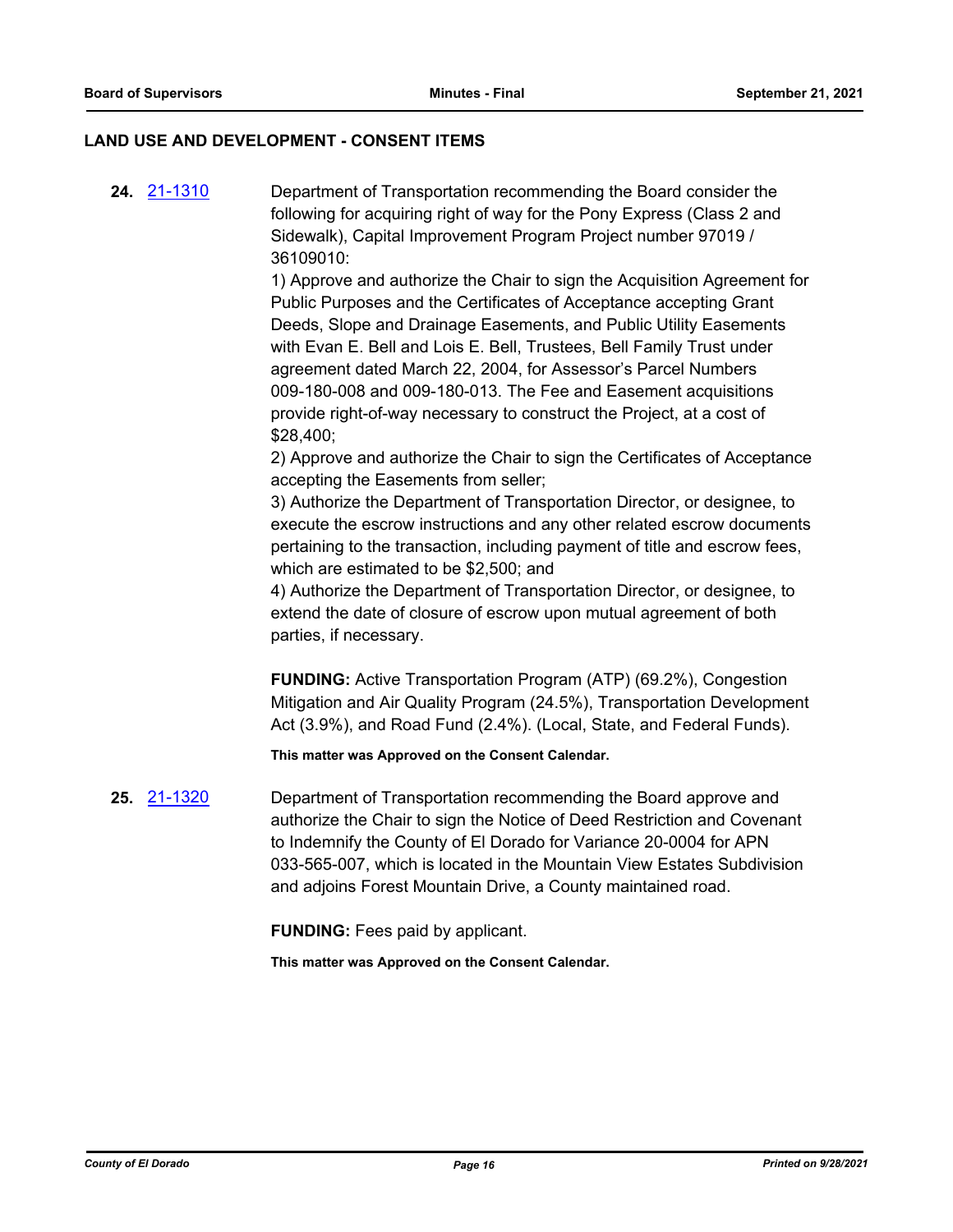**26.** [21-1355](http://eldorado.legistar.com/gateway.aspx?m=l&id=/matter.aspx?key=30250) Department of Transportation recommending the Board approve and authorize the Chair to sign Parcel Map Improvement Agreement 21-54984 for the Granade/Barsotti Parcel Map, P19-0016, between the County, the Owners, Granade Family Survivors Trust and Barsotti Family LLC, and the Developer, DG Granade Inc.

**FUNDING:** Developer Funded.

**This matter was Approved on the Consent Calendar.**

**27.** [21-1283](http://eldorado.legistar.com/gateway.aspx?m=l&id=/matter.aspx?key=30178) Department of Transportation recommending the Board adopt and authorize the Chair to sign Resolution **116-2021** accepting Saratoga Way and Wilson Boulevard into the El Dorado County Maintained Mileage System.

**FUNDING:** Road Fund.

**Resolution 116-2021 was Adopted upon Approval of the Consent Calendar.**

**28.** [21-1374](http://eldorado.legistar.com/gateway.aspx?m=l&id=/matter.aspx?key=30269) Department of Transportation recommending the Board approve and authorize the Chair to sign First Amendment to Agreement for Services 4976 with SWCA Environmental Consultants, modifying various administrative details related to their acquisition of Sycamore Environmental Consultants, Inc., with no changes to the compensation of \$132,118.94, rate schedule, term, or scope of work of the agreement.

**FUNDING:** Road Fund.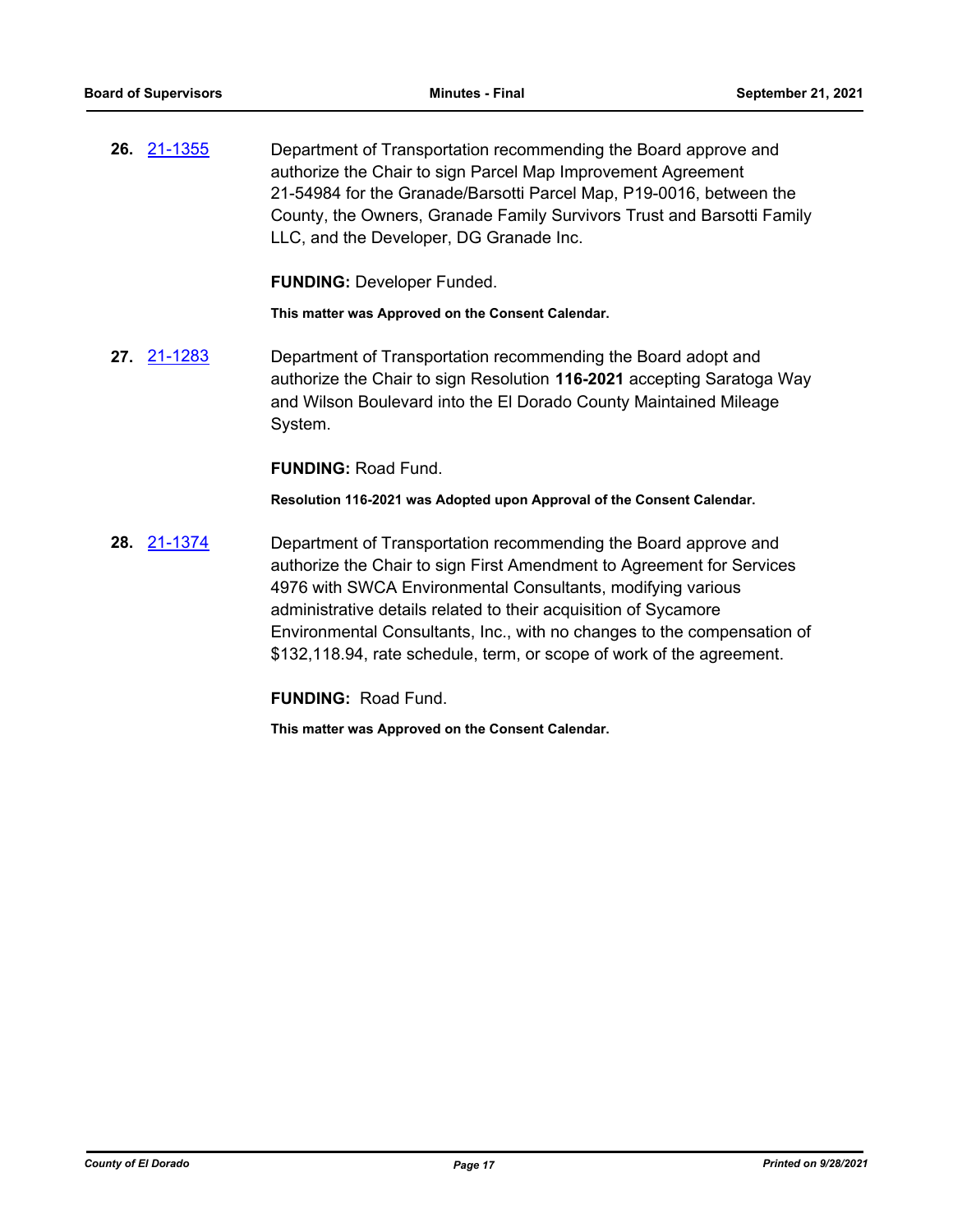| 29. <u>21-1385</u> | Department of Transportation, Maintenance and Operations,<br>recommending the Board:                                                                                                                                                                                                                                                                                                                                                                                                                                                                                                                                                                                                                                                                                                                                                                                                                                                                                                                                                                                                                                                                |
|--------------------|-----------------------------------------------------------------------------------------------------------------------------------------------------------------------------------------------------------------------------------------------------------------------------------------------------------------------------------------------------------------------------------------------------------------------------------------------------------------------------------------------------------------------------------------------------------------------------------------------------------------------------------------------------------------------------------------------------------------------------------------------------------------------------------------------------------------------------------------------------------------------------------------------------------------------------------------------------------------------------------------------------------------------------------------------------------------------------------------------------------------------------------------------------|
|                    | 1) Find the purchase of one (1) snow salt brine unit, one (1) 3 axle dump<br>truck, two (2) 2 axle dump trucks and one (1) Nescon XBroom sweeper<br>are exempt from competitive bidding in accordance with Purchasing                                                                                                                                                                                                                                                                                                                                                                                                                                                                                                                                                                                                                                                                                                                                                                                                                                                                                                                               |
|                    | Ordinance 3.12.160, Section D;<br>2) Authorize the Purchasing Agent to utilize the Sourcewell                                                                                                                                                                                                                                                                                                                                                                                                                                                                                                                                                                                                                                                                                                                                                                                                                                                                                                                                                                                                                                                       |
|                    | competitively-bid Contract 052919-CGI for the acquisition of one (1) snow<br>salt brine unit;                                                                                                                                                                                                                                                                                                                                                                                                                                                                                                                                                                                                                                                                                                                                                                                                                                                                                                                                                                                                                                                       |
|                    | 3) Authorize the Purchasing Agent to sign a purchase order to the<br>awarded Sourcewell vendor, Cargill Road Safety of North Olmsted, OH in<br>the amount of \$116,816 plus applicable delivery, taxes and fees<br>(estimated at \$13,669.16) for a one time purchase for one (1) snow salt<br>brine unit following Board approval;<br>4) Authorize the Purchasing Agent to utilize the Sourcewell<br>competitively-bid Contract 060920-NVS for the acquisition of one (1) 3<br>axle dump truck;<br>5) Authorize the Purchasing Agent to utilize the State of California<br>competitively-bid contract 1-18-23-20F for the acquisition of two (2) 2 axle<br>dump trucks and one (1) Nescon XBroom Sweeper; and<br>6) Authorize the Purchasing Agent to sign a purchase order to the<br>awarded Sourcewell and State of California vendor, Riverview<br>International Trucks, LLC, of West Sacramento, CA in the amount of<br>\$1,006,027.89 plus applicable delivery, taxes and fees (estimated at<br>\$73,334.47) for a one time purchase for one (1) 3 axle dump truck, two (2)<br>2 axle dump trucks and one (1) Nescon XBroom Sweeper following |
|                    | Board approval.                                                                                                                                                                                                                                                                                                                                                                                                                                                                                                                                                                                                                                                                                                                                                                                                                                                                                                                                                                                                                                                                                                                                     |
|                    |                                                                                                                                                                                                                                                                                                                                                                                                                                                                                                                                                                                                                                                                                                                                                                                                                                                                                                                                                                                                                                                                                                                                                     |

**FUNDING:** Road Fund (89%) and Transit Occupancy Tax (11%).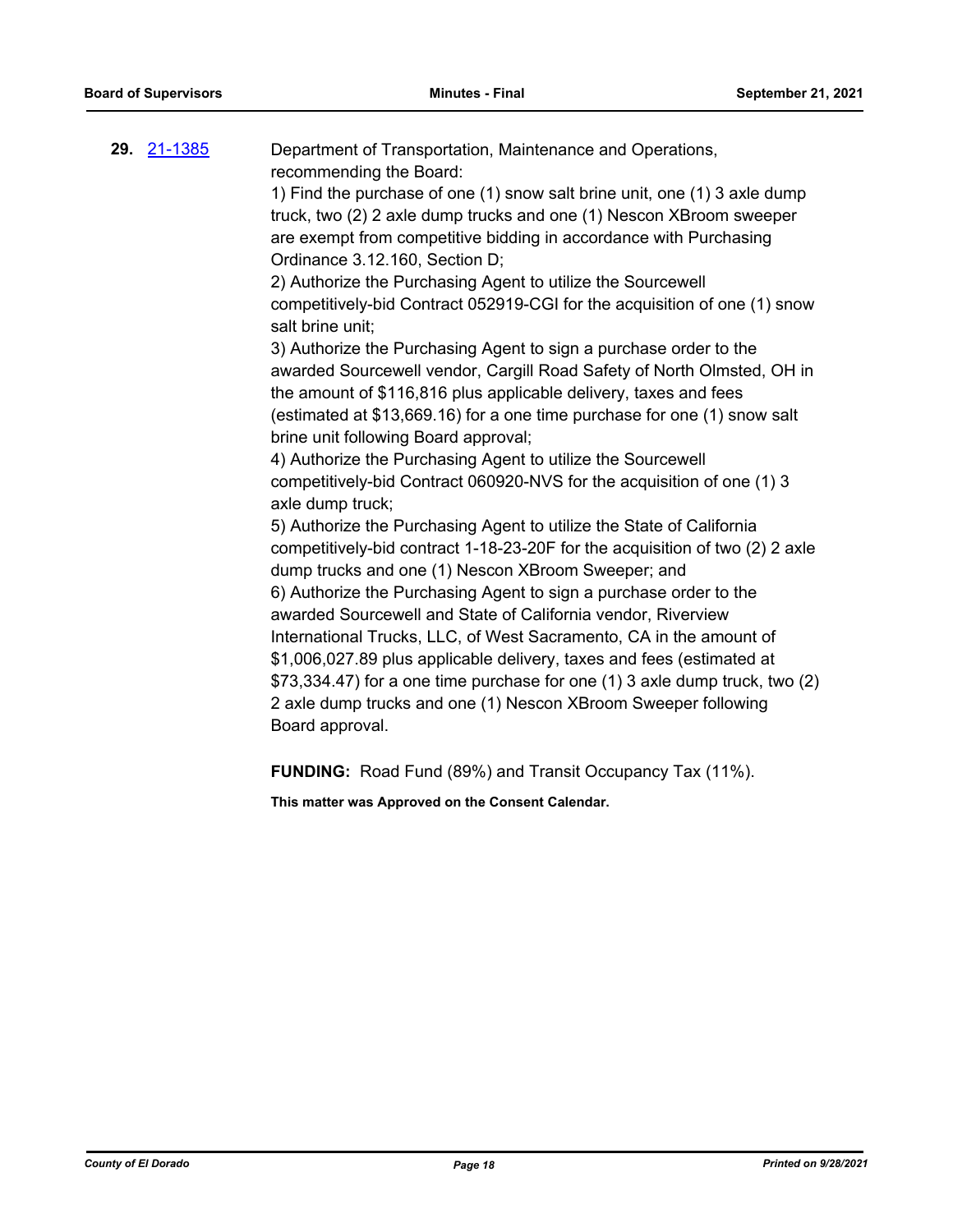**30.** [21-1461](http://eldorado.legistar.com/gateway.aspx?m=l&id=/matter.aspx?key=30356) Planning and Building Department, Planning Division, submitting for approval of Final Map (TM-F21-0005) for Serrano Village K1 & K2, Unit 4, creating a total of 47 residential lots and five miscellaneous lots, on property identified as Assessor's Parcel Numbers 123-500-001, 123-630-008 and 123-630-009 located on the north side of Raphael Drive, approximately 300-feet north of the intersection with Greenview Drive within the Serrano Master Planned Community, in the El Dorado Hills area, and staff recommending the Board consider the following: 1) Approve the Final Map (TM-F21-0005) for Serrano Village K1 & K2, Unit 4 (Attachment G, Exhibit D); 2) Approve and authorize the Chair to sign the Agreement to Make Subdivision Improvements (Attachment B); 3) Approve and authorize the Chair to sign the Agreement on Conditions for Acceptance of Drainage Easements (Attachment E); and 4) Approve and authorize the Chair to sign the Agreement on Conditions for Acceptance of Roads (Attachment F). (Supervisorial District 1)

**FUNDING:** Developer-Funded Subdivision Improvements.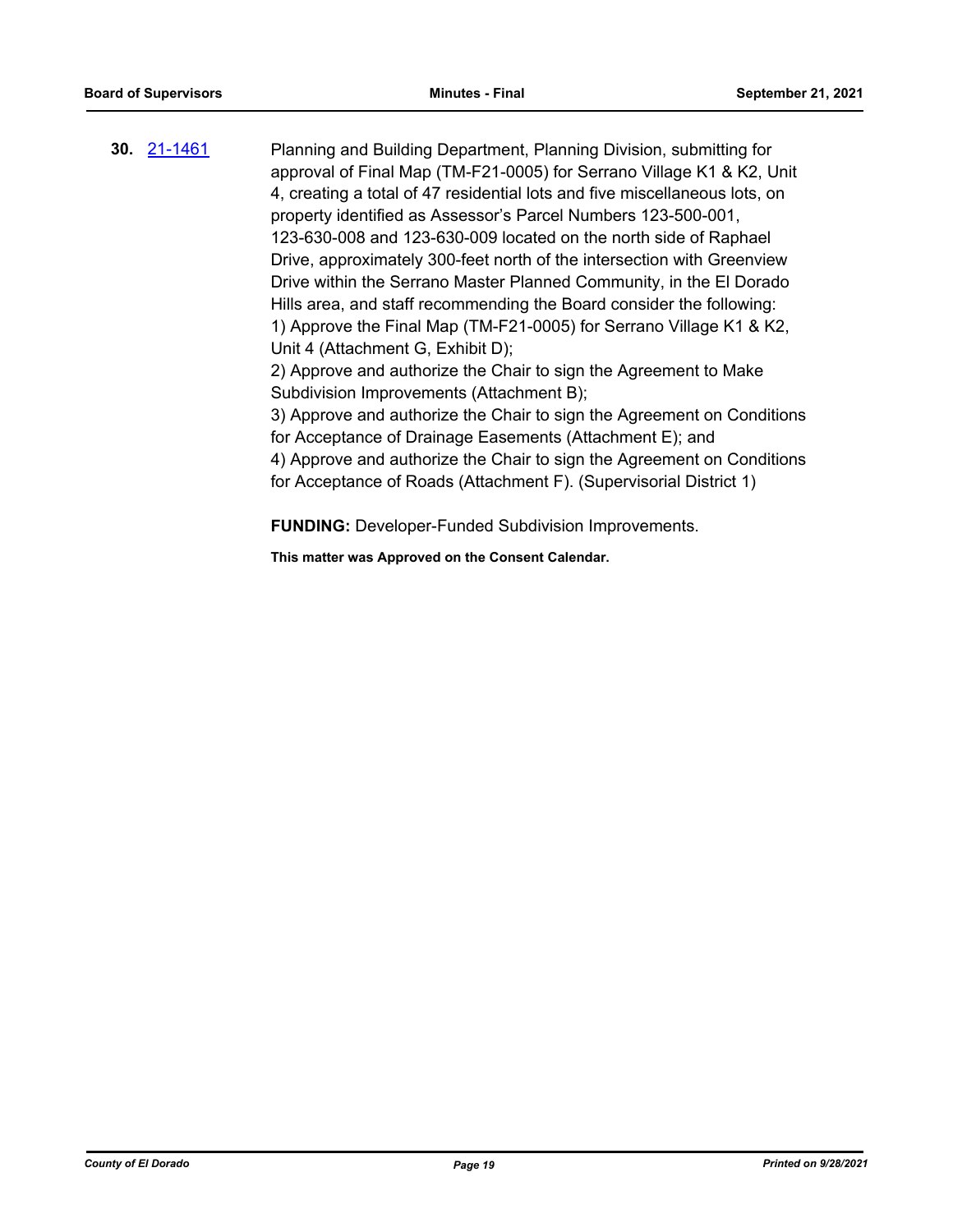#### **LAW AND JUSTICE - CONSENT ITEMS**

**31.** [21-1426](http://eldorado.legistar.com/gateway.aspx?m=l&id=/matter.aspx?key=30321) District Attorney recommending the Board: 1) Approve and authorize the District Attorney to accept and execute Grant Agreement DI22002 in the amount of \$345,654 with the California Office of Traffic Safety, Alcohol and Drug Impaired Driver Vertical Prosecution Program, for the prosecution and investigation of alcohol and drug impaired driving cases for the period of October 1, 2021 through September 30, 2022; and 2) Delegate authority to the District Attorney to execute any agreement amendments or extensions which do not increase Net County Cost, contingent upon County Counsel review. **FUNDING:** California Office of Traffic Safety Alcohol and Drug Impaired Driver Vertical Prosecution Program Grant Funding. **This matter was Approved on the Consent Calendar. 32. 21-1396** El Dorado County Sheriff's Office of Emergency Services recommending the Board find that a state of emergency continues to exist in El Dorado

**FUNDING:** N/A

**This matter was Approved on the Consent Calendar.**

## **END CONSENT CALENDAR**

County as a result of the extreme wildland fire known as the Caldor Fire.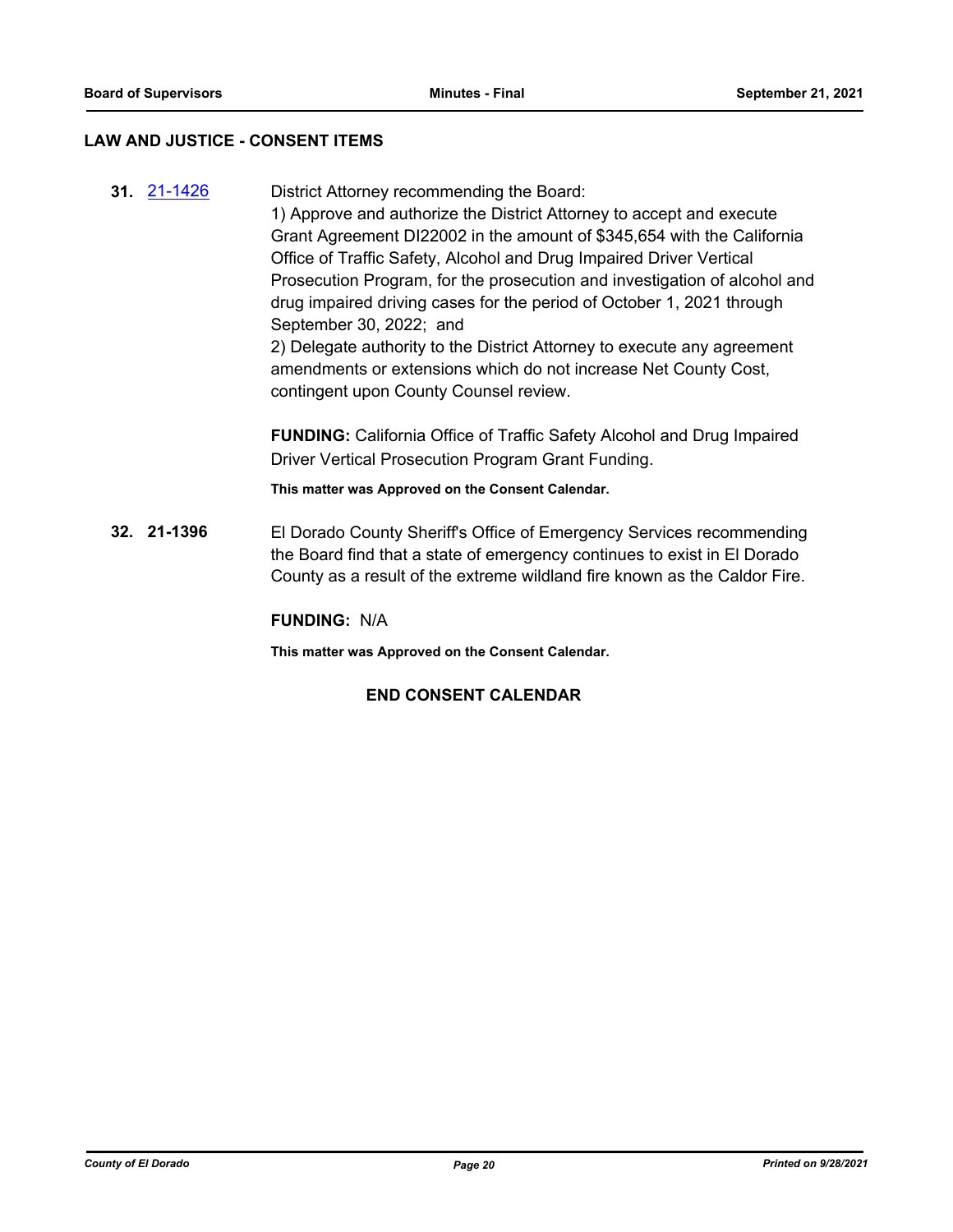#### **9:00 A.M. TIME ALLOCATION (Items will not be heard prior to the time stated)**

**33.** [21-1503](http://eldorado.legistar.com/gateway.aspx?m=l&id=/matter.aspx?key=30398) Chief Administrative Office recommending the Board consider recommended changes to the County of El Dorado Budget for Fiscal Year 2021-22 and direct staff to return on September 28, 2021, with a Budget Resolution, Budget Amendment, and corresponding Personnel Allocation Changes Resolution based on discussion and direction received during this item.

#### **FUNDING:** Various; Countywide Budget Consideration.

*Public Comment: J. Harn, K. Payne, J. Harper, M. Dion-Perry, R. Michelson, L. Pearson, D. Vanderguard, P. Vanderguard, J. McGinnis, J. Gainsbourgh, K. Greenwood, S. Taylor*

**A motion was made by Supervisor Novasel, seconded by Supervisor Thomas to Approve this matter and return to the Board on September 28, 2021 with a Budget Resolution, Budget Amendment, and corresponding Personnel Allocation Changes Resolution based on discussion and direction received during this item to include \$5 million in a Caldor Fire Relief designation and add any additional available General Fund balance to General Fund contingency.**

- **Yes:** 5 Novasel, Hidahl, Parlin, Thomas and Turnboo
- **34.** [21-1451](http://eldorado.legistar.com/gateway.aspx?m=l&id=/matter.aspx?key=30346) Assessor recommending the Board consider the following: 1) Conceptually approve an increase to the Assessor's personnel allocation of 3.2 full-time equivalent employees; and 2) Receive a presentation on Proposition 19, the Home Protection for Seniors, Severely Disabled, Families, and Victims of Wildfire or Natural Disasters Act.

**FUNDING:** General Fund.

*Public Comment: K. Greenwood, J. Harn*

**A motion was made by Supervisor Thomas, seconded by Supervisor Parlin to: 1) Conceptually approve an increase to the Assessor's personnel allocation of 3.2 full-time equivalent employees; and**

**2) The Board received a presentation on Proposition 19, the Home Protection for Seniors, Severely Disabled, Families, and Victims of Wildfire or Natural Disasters Act.**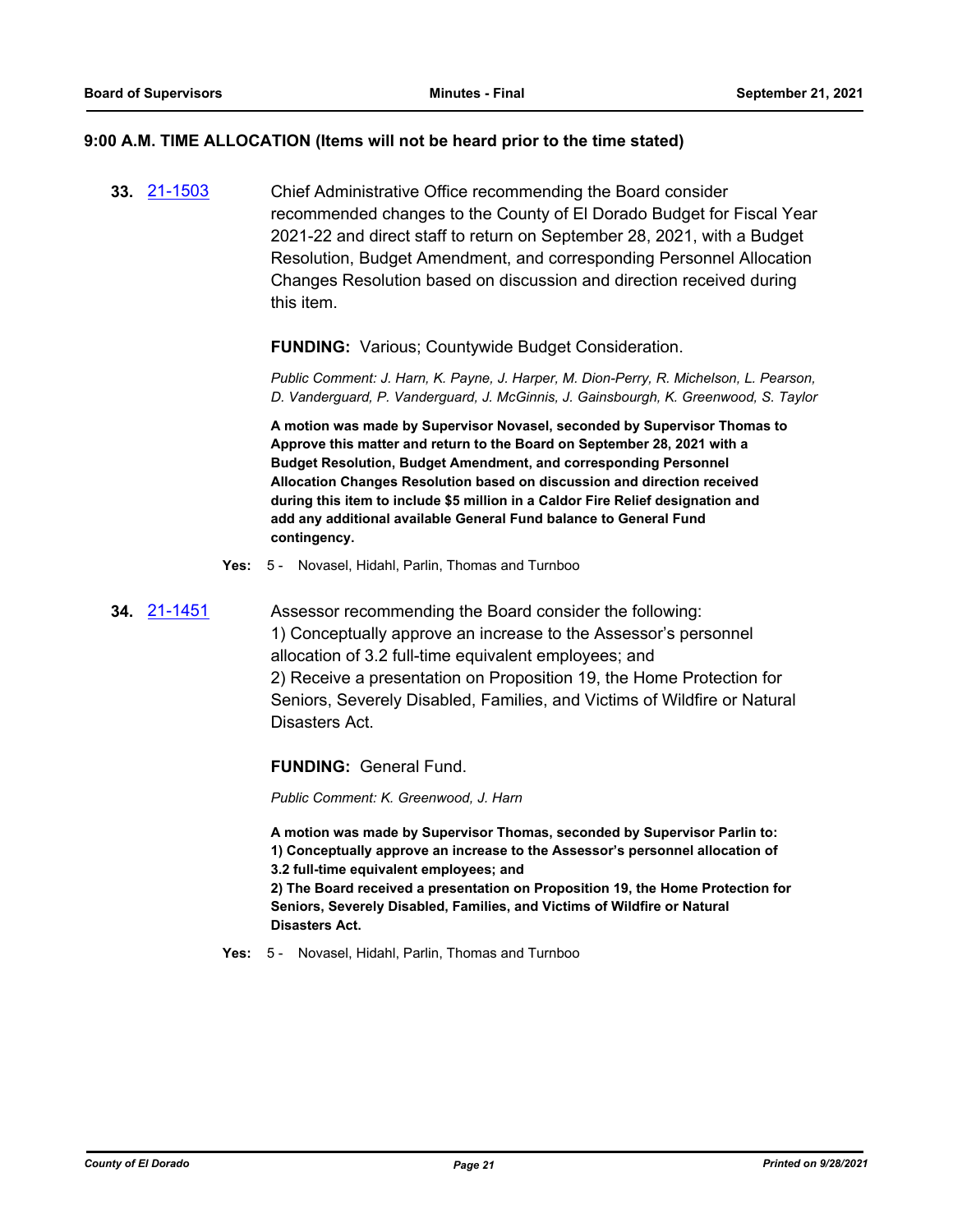**35.** [21-1382](http://eldorado.legistar.com/gateway.aspx?m=l&id=/matter.aspx?key=30277) Chief Administrative Officer and the Director of Human Resources recommending the Board:

1) Approve and authorize the Chair to sign the revised Salary and Benefits Resolution for Unrepresented Employees - Resolution **118-2021** effective the first pay period following adoption;

2) Approve and authorize the chair to sign Resolution **119-2021** revising the Salary Schedule for unrepresented classifications effective the first pay period after adoption;

3) Direct the Human Resources department and the Auditor-Controller's Office to administer and implement the Resolutions' provisions; and 4) Receive an update from staff and provide direction regarding deferred compensation for Unrepresented and Elected Department Heads.

**FUNDING:** Primarily General Fund with some positions being paid with State and Federal Funding.

*Public Comment: K. Payne*

**A motion was made by Supervisor Parlin, seconded by Supervisor Turnboo to Approve this matter and Adopt Resolutions 118-2021 and 119-2021. The Board decided not to pursue at this time deferred compensation for Unrepresented and Elected Department Heads.**

- **Yes:** 5 Novasel, Hidahl, Parlin, Thomas and Turnboo
- **36.** [21-1383](http://eldorado.legistar.com/gateway.aspx?m=l&id=/matter.aspx?key=30278) Chief Administrative Office and Department of Human Resources recommending the Board receive an update from staff and provide direction to staff regarding the Board of Supervisors total compensation as directed at the April 6, 2021, Board meeting.

#### **FUNDING:** General Fund.

*Public Comment: A. Nevis*

**A motion was made by Supervisor Hidahl, seconded by Supervisor Parlin to direct staff to return to the Board with options to increase the Board of Supervisors total compensation to within 5% of the median of comparable counties which would include 2.5% differed compensation.**

**The Board further directed staff to return to the Board within 60 days to explore recommendations for the Board of Supervisors' Assistants total compensation.**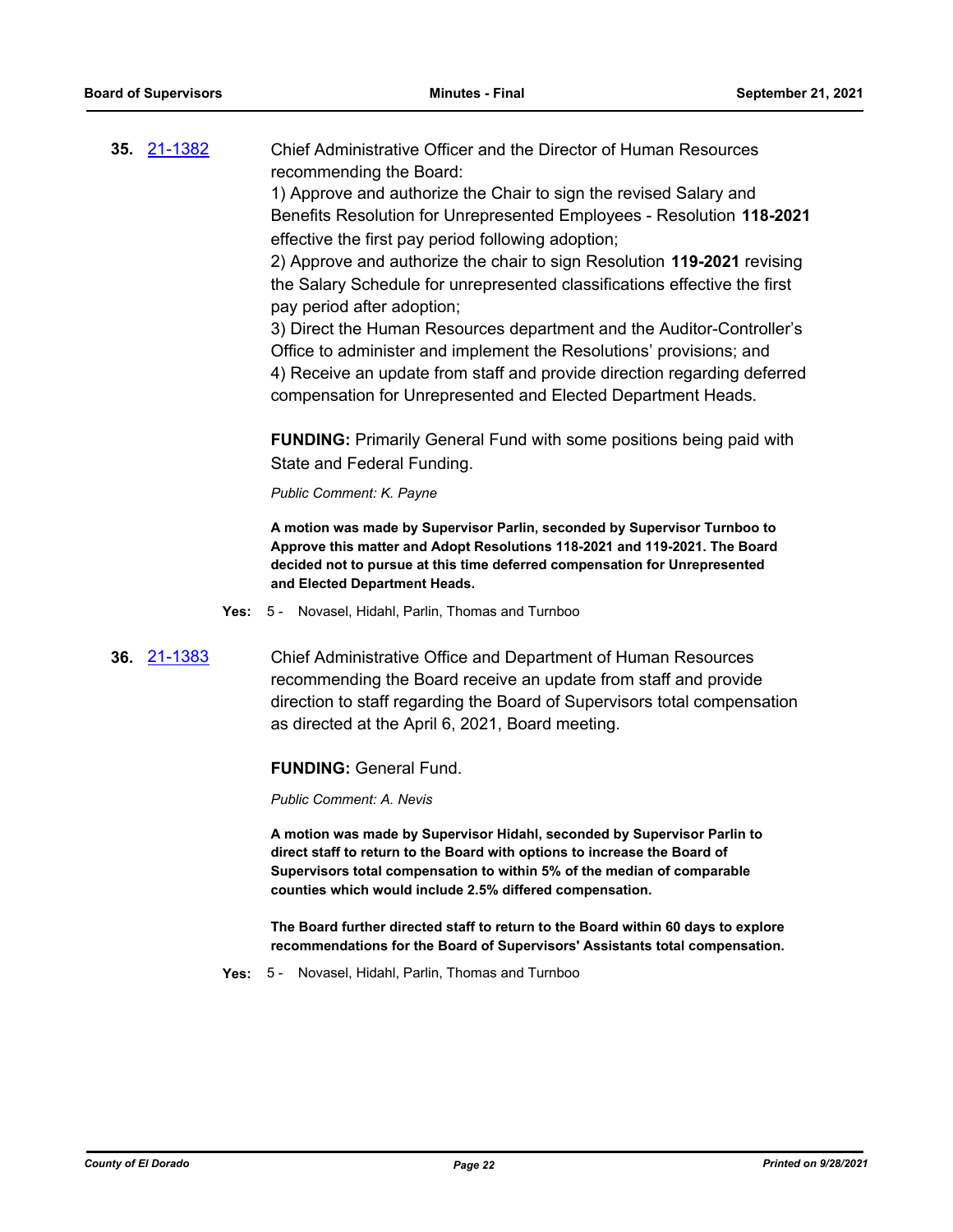#### **DEPARTMENT MATTERS (Items in this category may be called at any time)**

**37.** [21-1304](http://eldorado.legistar.com/gateway.aspx?m=l&id=/matter.aspx?key=30199) Planning and Building Department, Cemeteries Division, recommending the Board receive and file an update to review the attached work plan for administration of El Dorado County-managed cemeteries.

> **FUNDING:** Fees for services, plot sales, parcel taxes for the Georgetown Cemetery Zone of Benefit, General Fund.

*Public Comment: K. Greenwood*

**The Board received and filed an update on the work plan for administration of El Dorado County-managed cemeteries.**

**38.** [21-1515](http://eldorado.legistar.com/gateway.aspx?m=l&id=/matter.aspx?key=30410) Supervisors Thomas and Hidahl recommending the Board direct the Chief Administrative Office to convene an El Dorado County Vegetation Management and Resiliency Working Group. The working group would ideally include public, private, faith-based and non-profit organizations to collaborate on lessons learned from the Caldor Fire in order to define funding streams and initiate a robust, community-based resiliency and vegetation management program that would accelerate the current County efforts. Resiliency measures to improve public safety on both public and private lands from wildfire in El Dorado County could be a key component of the resultant recommendations.

*Public Comment: M. Egbert, S. Taylor, K. Greenwood, M. Johnson*

**Item 38 is hereby moved from Department Matters to 2:00 P.M. Time Allocation**

**A motion was made by Supervisor Thomas, seconded by Supervisor Hidahl to Approve this matter and direct staff to return to the Board by the end of 2021 with an update.**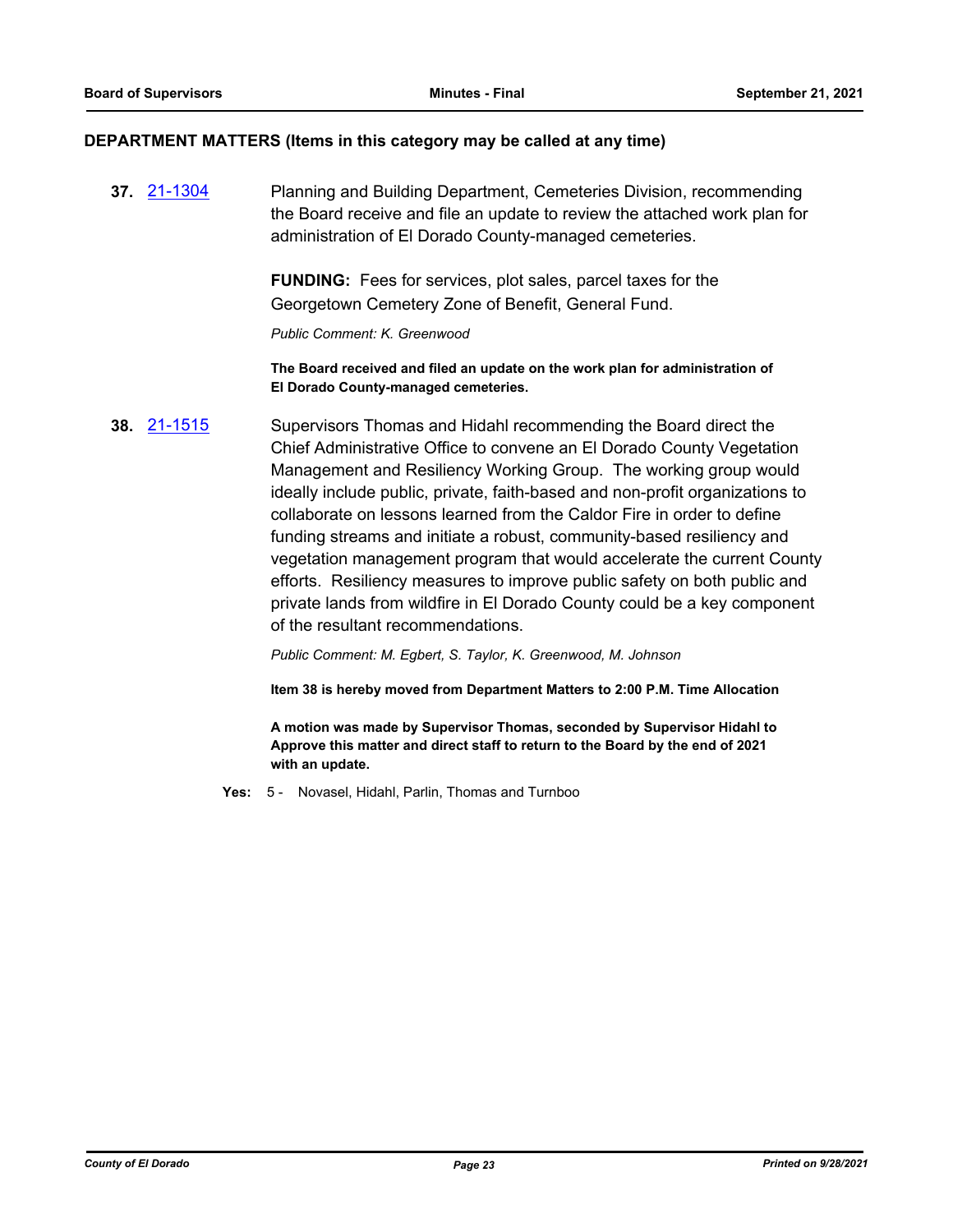#### **11:00 A.M. TIME ALLOCATION (Items will not be heard prior to the time stated)**

**39.** [21-1462](http://eldorado.legistar.com/gateway.aspx?m=l&id=/matter.aspx?key=30357) **HEARING** - Auditor-Controller recommending the Board authorize the disbursement of the excess proceeds from the sale of tax-defaulted property as provided in Attachment B and authorize the Auditor to notify all valid claimants of the Board's action(s).

#### **FUNDING:** N/A

*Public Comment: J. McGinnis*

**Supervisor Hidahl opened the public hearing and upon hearing from the public and staff closed the public hearing.**

**A motion was made by Supervisor Parlin, seconded by Supervisor Thomas to Approve this matter.**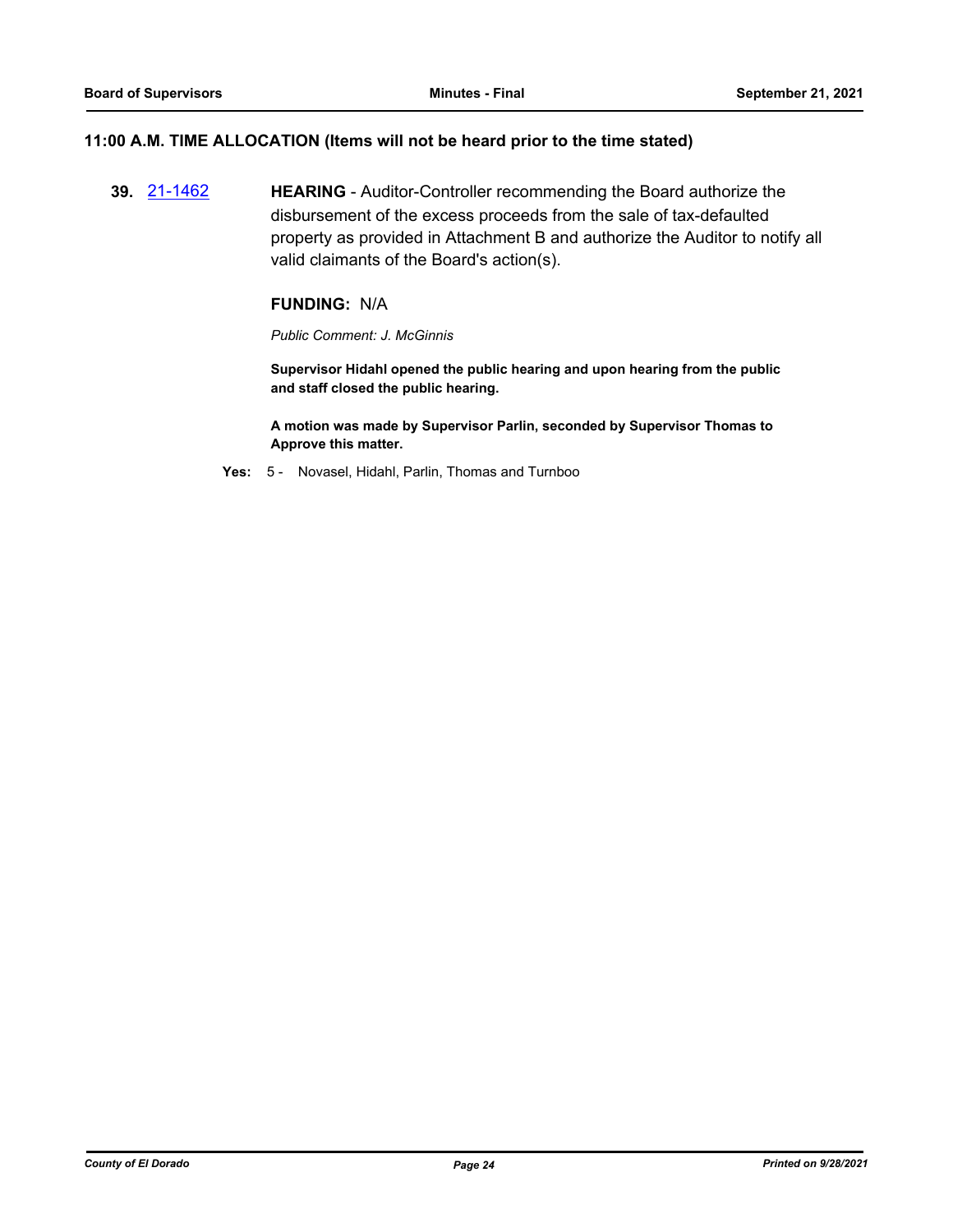## **1:00 P.M. - TIME ALLOCATION (Items will not be heard prior to the time stated)**

## **OPEN FORUM**

*Public Comment: J. McGinnis, J. Gainsbourgh, K. Payne, M. Rodriguez, K. Greenwood, B. Brydon, S. Taylor, Krista*

Open Forum is an opportunity for members of the public to address the Board of Supervisors on subject matter that is not on their meeting agenda and within their jurisdiction. Public comments during Open Forum are limited to three minutes per person. The total amount of time reserved for Open Forum is 20 Minutes.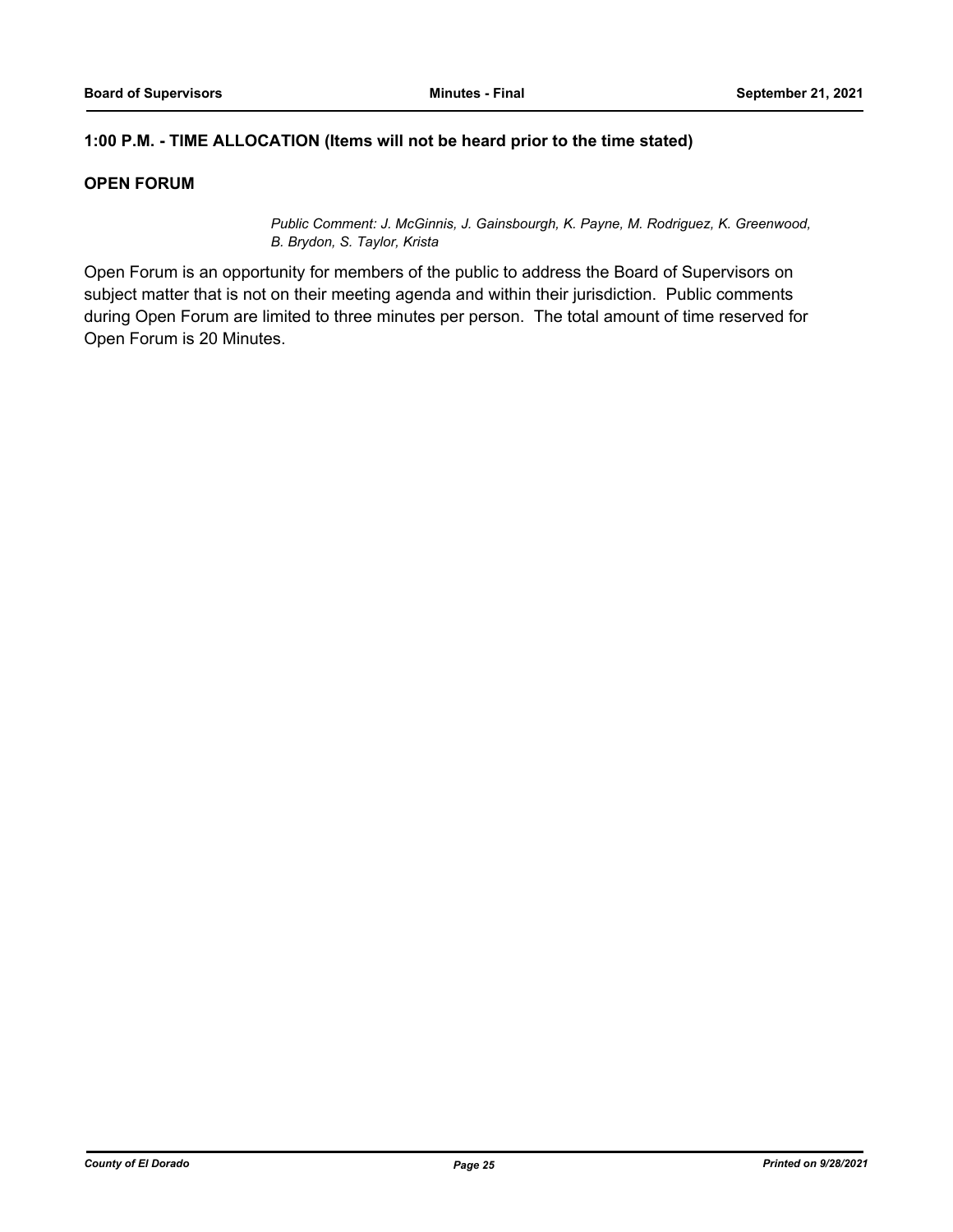## **1:30 P.M. - TIME ALLOCATION (Items will not be heard prior to the time stated)**

**40.** [21-1506](http://eldorado.legistar.com/gateway.aspx?m=l&id=/matter.aspx?key=30401) Environmental Management Department recommending the Board: 1) Adopt and authorize the Chair to sign Urgency Ordinance **5151**, entitled "Caldor Fire Consolidated Debris Removal Program", adding Chapter 8.10 to Title 8 of the El Dorado County Ordinance Code, to establish requirements for the Caldor Fire Consolidated Debris Removal Program;

> 2) Find that the urgency ordinance is exempt from the California Environmental Quality Act (CEQA) pursuant to statutory exemption Public Resources Code Section 21080(b)(3) (projects to maintain, repair, restore, or replace property or facilities damaged or destroyed as a result of a declared disaster); Section 21080(b)(4) (actions necessary to mitigate an emergency); and CEQA Guidelines Section 15269(a) (maintaining, repairing, restoring, demolishing, or replacing property or facilities damaged or destroyed as a result of a disaster). (4/5 vote required)

## **FUNDING:** N/A

*Public Comment: K. Greenwood, S. Taylor*

**A motion was made by Supervisor Turnboo, seconded by Supervisor Parlin to Approve this matter and Adopt Urgency Ordinance 5151, entitled "Caldor Fire Consolidated Debris Removal Program", adding Chapter 8.10 to Title 8 of the El Dorado County Ordinance Code, to establish requirements for the Caldor Fire Consolidated Debris Removal Program**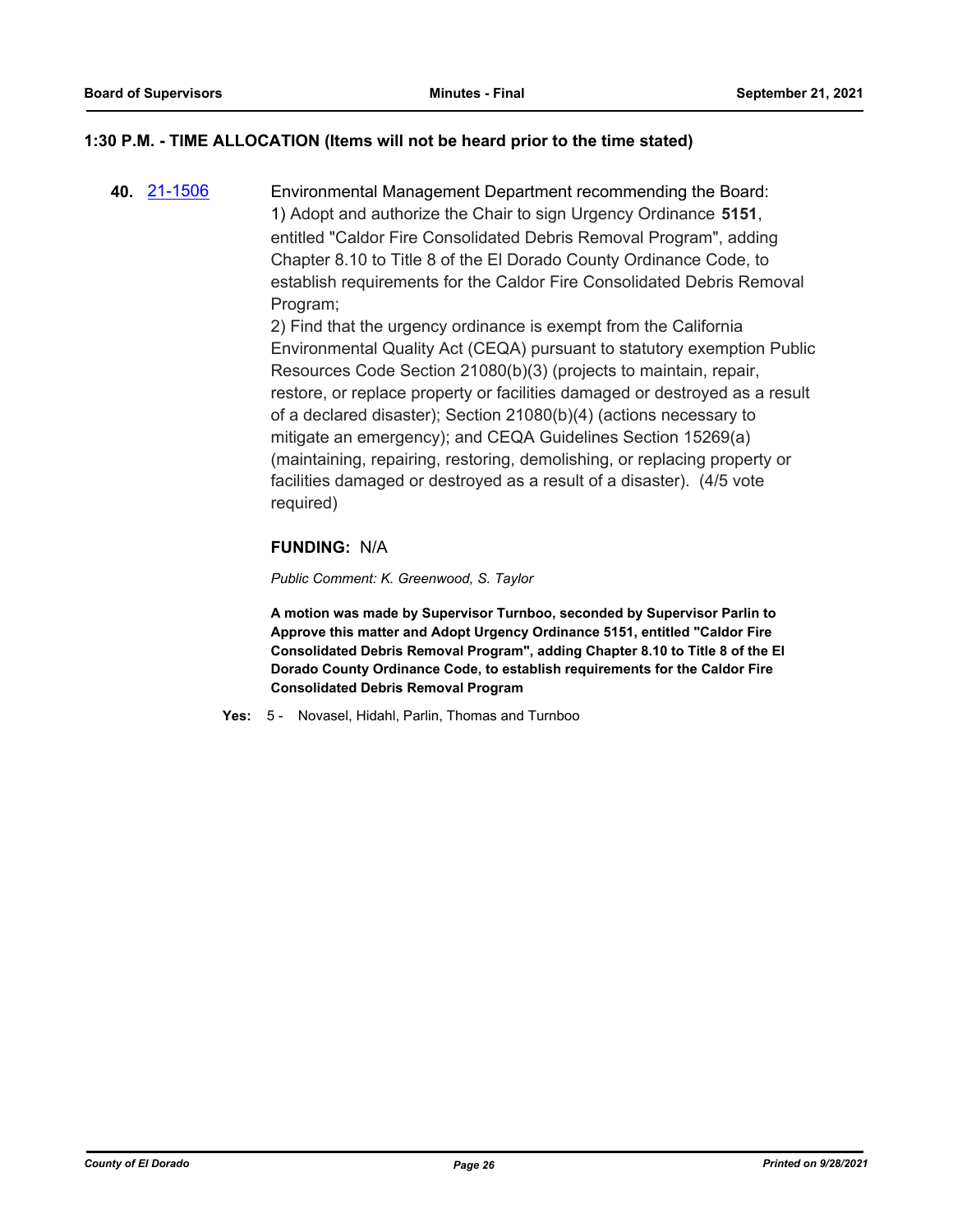#### **ITEMS TO/FROM SUPERVISORS (May be called at any time during the meeting)**

**Supervisor Novasel reported on the following: Evacuated from home. Acknowledging the fire fighters. Highway 50 open. Tahoe Regional Planning Agency meeting.**

**Supervisor Parlin reported on the following: PG&E complaints. Music on the Divide. Fire danger at campsites.**

**Supervisor Thomas reported on the following: Patriots Day event. Sacramento Area Council of Government meeting. Diamond Springs and El Dorado Community Advisory Committee meeting.**

**Supervisor Turnboo reported on the following: Chief Administrative Officer meeting. Department Head meetings. Working with fire victims. Grizzly Flat foundation.**

**Supervisor Hidahl reported on the following: California State Association of Counties meeting. El Dorado Transit and Transportation meetings. PG&E meeting. Environmental Management meeting. El Dorado Hills Costco proposal meeting. FENIX executive committee meeting. Grand Jury meet and greet. Special Board meeting. El Dorado Hills Community Council meeting. Pioneer El Dorado Hills Community meeting. Transportation Director meeting. Buckeye Union school district meeting.**

#### **CAO UPDATE (May be called at any time during the meeting)**

**Don Ashton, Chief Administrative Officer, reported on the following: Caldor Fire Recovery efforts. Press conference with President Biden and Governor Newsom. Tour of the Caldor fire burn area. El Dorado County's redistricting efforts.**

#### **ADJOURNED AT 5:00 P.M.**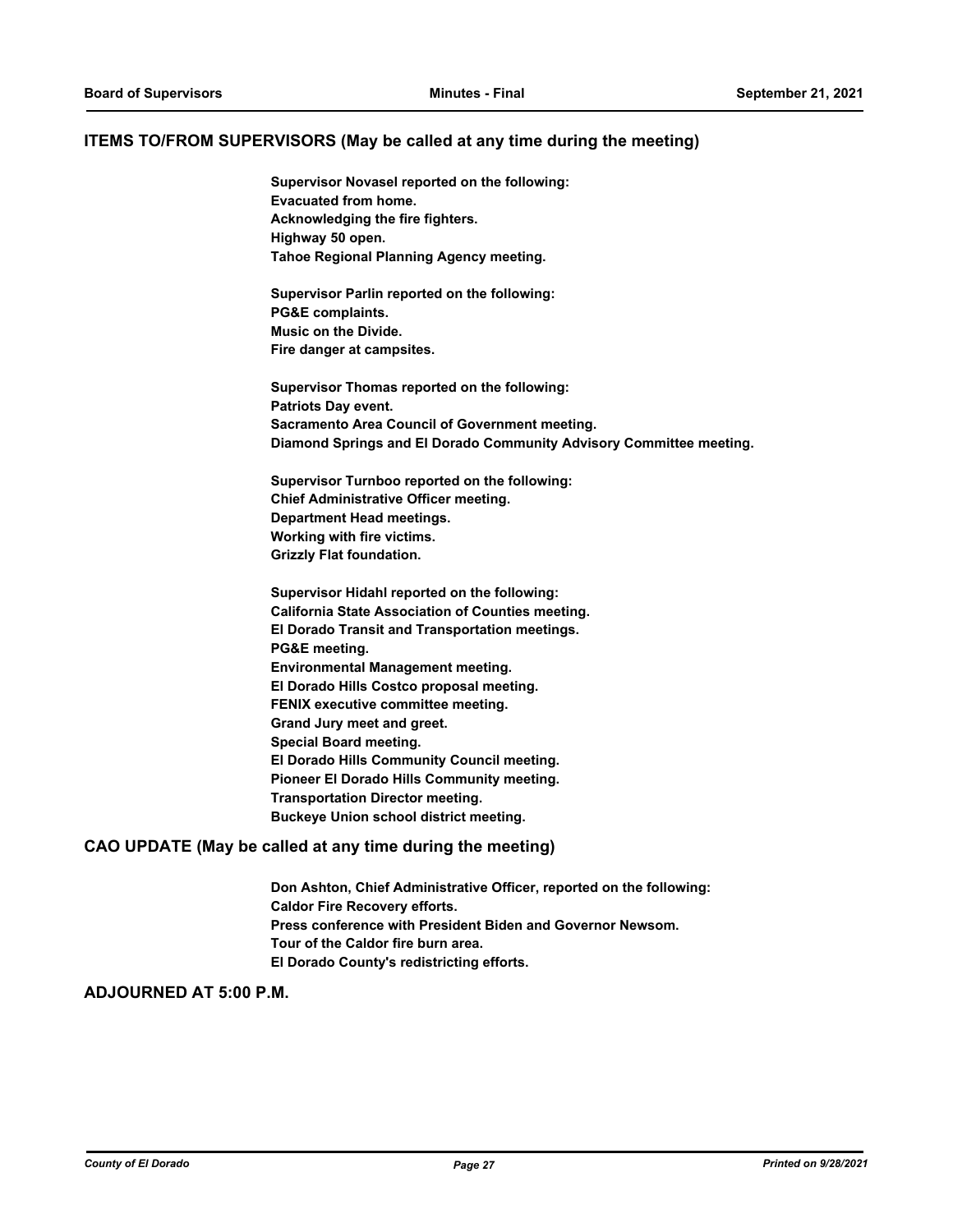## **CLOSED SESSION**

*Public Comment: S. Taylor*

**41.** [21-1463](http://eldorado.legistar.com/gateway.aspx?m=l&id=/matter.aspx?key=30358) **Conference with Legal Counsel - Existing Litigation** pursuant to Government Code Section 54956.9(d)(1). Title: County of El Dorado v. General Reinsurance Corporation, United States District Court for the Eastern District of California, Case No. 2:20-CV-00099-KJM-AC Number of potential cases: (1). (Est. Time: 10 Min.)

**No Action Reported. All five Supervisors participated.**

**42.** [21-1464](http://eldorado.legistar.com/gateway.aspx?m=l&id=/matter.aspx?key=30359) **Conference with Legal Counsel - Existing Litigation** pursuant to Government Code Section 54956.9(d)(1). Title: Alliance for Responsible Planning, A California Non-Profit Public Benefit Corporation v. El Dorado County Board of Supervisors, County of El Dorado, Sue Taylor, and Save Our County, El Dorado County Superior Court Case No. PC20160346. Number of potential cases: (1). (Est. Time: 10 Min.)

**No Action Reported. All five Supervisors participated.**

**43.** [21-1465](http://eldorado.legistar.com/gateway.aspx?m=l&id=/matter.aspx?key=30360) **Conference with Legal Counsel - Initiation of Litigation** pursuant to Government Code Section 54956.9(d)(4). Number of potential cases: (1). (Est. Time: 10 Min.)

> **This matter was Continued to September 28, 2021 upon Approval of the Consent Calendar.**

**44.** [21-1483](http://eldorado.legistar.com/gateway.aspx?m=l&id=/matter.aspx?key=30378) **Conference with Legal Counsel - Initiation of Litigation** pursuant to Government Code Section 54956.9(d)(4). Number of potential cases: (1). (Est. Time: 15 Min.)

**No Action Reported. All five Supervisors participated.**

**45.** [21-1520](http://eldorado.legistar.com/gateway.aspx?m=l&id=/matter.aspx?key=30415) **Pursuant to Government Code Section 54957- Public Employee Performance Evaluation.** Title: County Counsel. (Est. Time: 10 Min.) (Cont. 9/21/2021, Item 45)

> **This matter was Continued to September 28, 2021 upon Approval of the Consent Calendar.**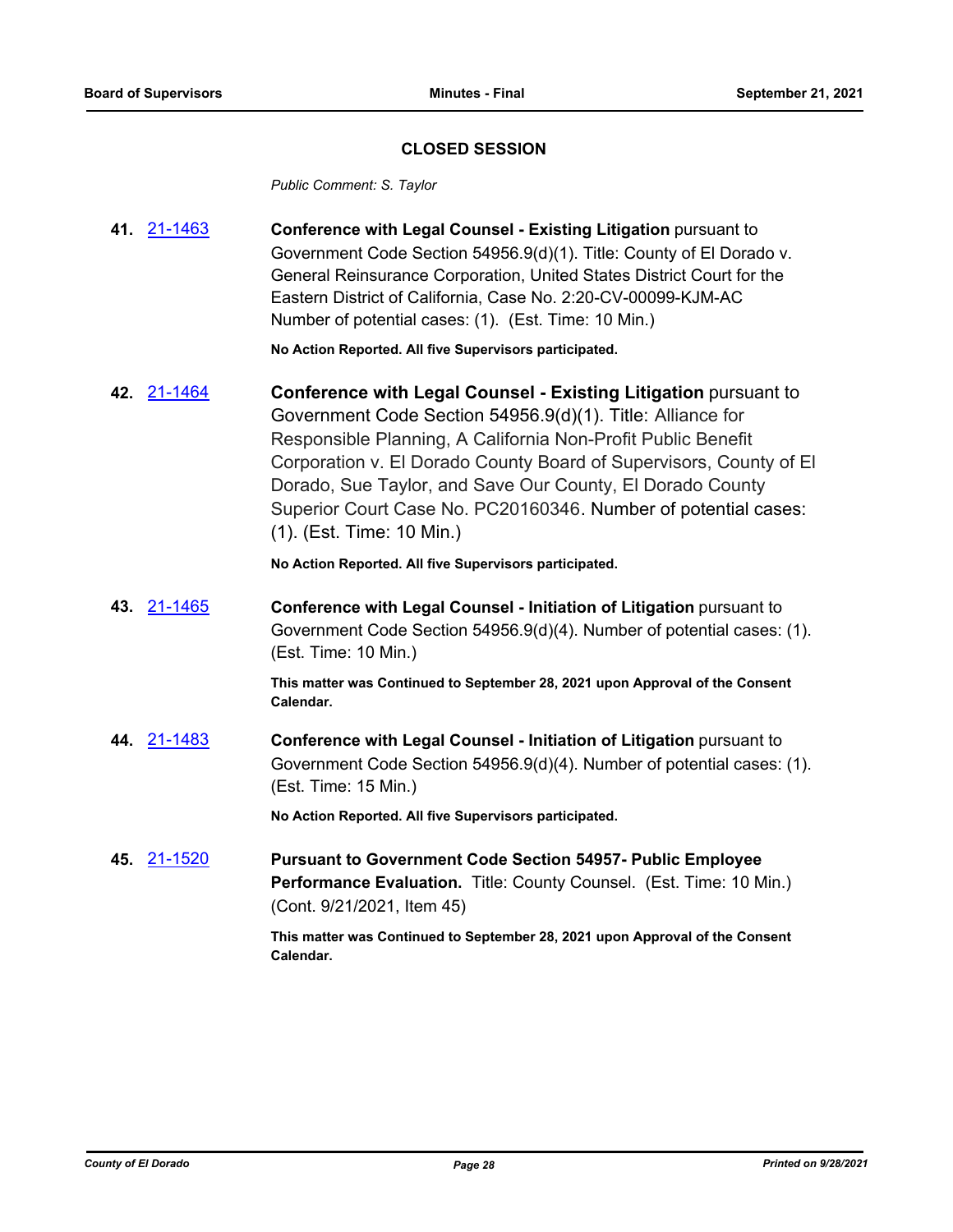On August 19, 2003, the Board adopted the following protocol: It is a requirement that all speakers, County staff and the public, when approaching the podium to make a visual presentation to the Board of Supervisors, must provide the Clerk with the appropriate number of hard copies of the presentation for Board members and the audience.